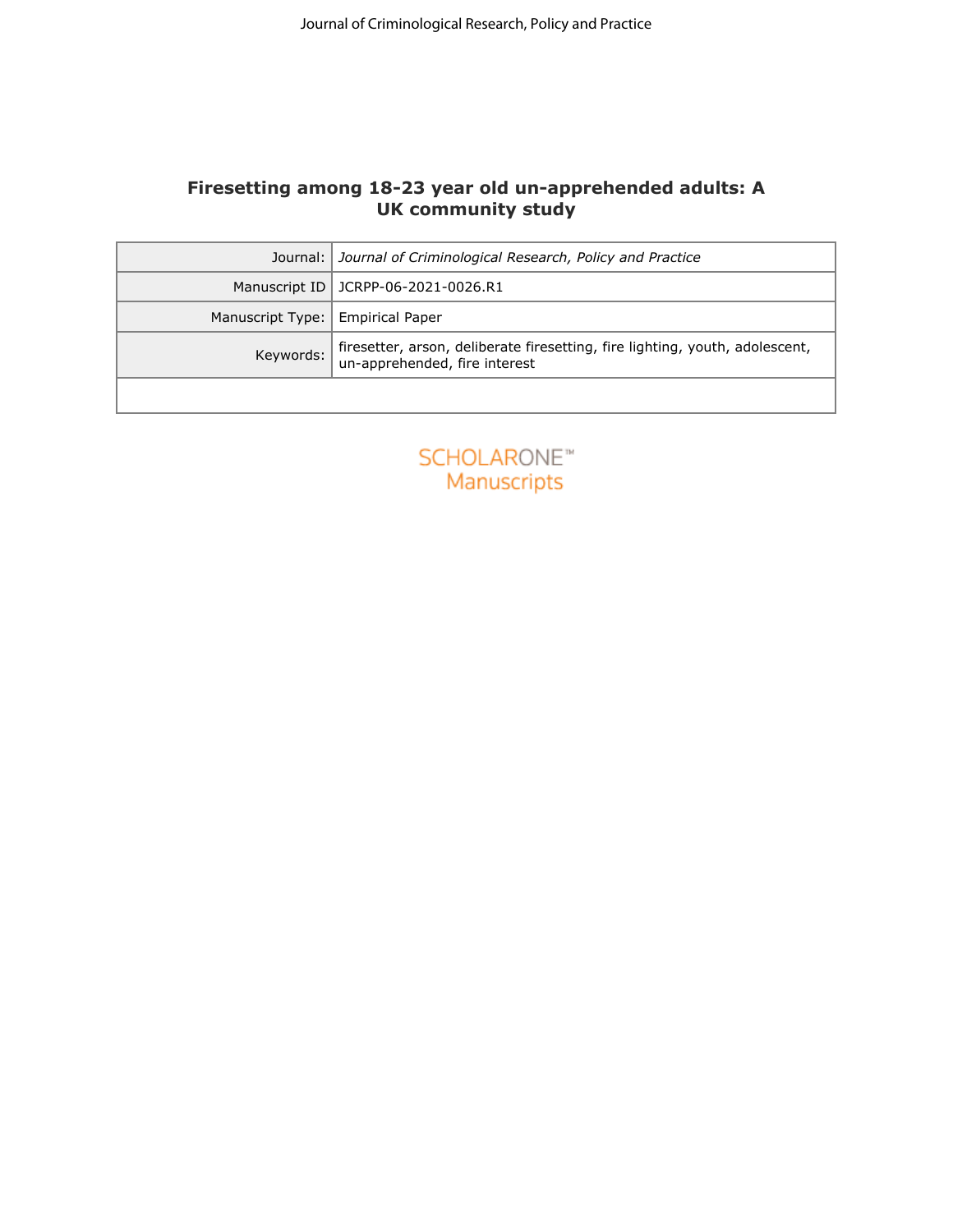### MANUSCRIPT DETAILS

TITLE: Firesetting among 18-23 year old un-apprehended adults: A UK community study

## ABSTRACT:

This study assesses the prevalence of firesetting in a sample of young UK adults age 18 to 23 years and compares their characteristics with non-firesetting individuals.

Two-hundred and forty male (n = 119, 49.6%) and female (n = 121, 50.4%) participants were recruited through Prolific Academic. Comparisons were made between self-reported firesetting and non-firesetting participants on a range of demographic, fire-related, and personality measures. Factors predictive of firesetting status were examined using hierarchical logistic regression.

Agricus Commutation Commutation Commutation Commutation Commutation Commutation Commutation Commutation Commutation Commutation Criminal Commutation Commutation Commutation Commutation Commutation Commutation Commutation Twenty-five percent of participants ( $n = 60$ ) reported igniting a deliberate fire. Logistic regression was used to examine the ability of parental supervision and behavioural issues (e.g., witnessing domestic violence, experimenting with fire before age 10, and family history of firesetting), antisocial behaviours (e.g., having criminal friends, impulsivity, teenage access to fire paraphernalia, skipping class more than once per week, taken any illegal drugs, participation in criminal behaviour), and fire-related interests, attitudes, and propensities in predicting firesetting status. Factors found to distinguish firesetting and non-firesetting participants included: experimented with fire before 10 years of age, family history of firesetting, impulsivity, teenage access to fire paraphernalia, participation in criminal behaviour, and the Fire Setting Scale.

CUST\_RESEARCH\_LIMITATIONS/IMPLICATIONS \_(LIMIT\_100\_WORDS) :No data available.

The results provide key information about potential risk factors relating to un-apprehended firesetting in the general population.

CUST\_SOCIAL\_IMPLICATIONS\_(LIMIT\_100\_WORDS) :No data available.

This research adds to the small body of literature examining firesetting in the general population. It refines previously used methodologies, presents the first research study to examine the prevalence of firesetting behaviour in emerging adults, and enhances our understanding of un-apprehended firesetting.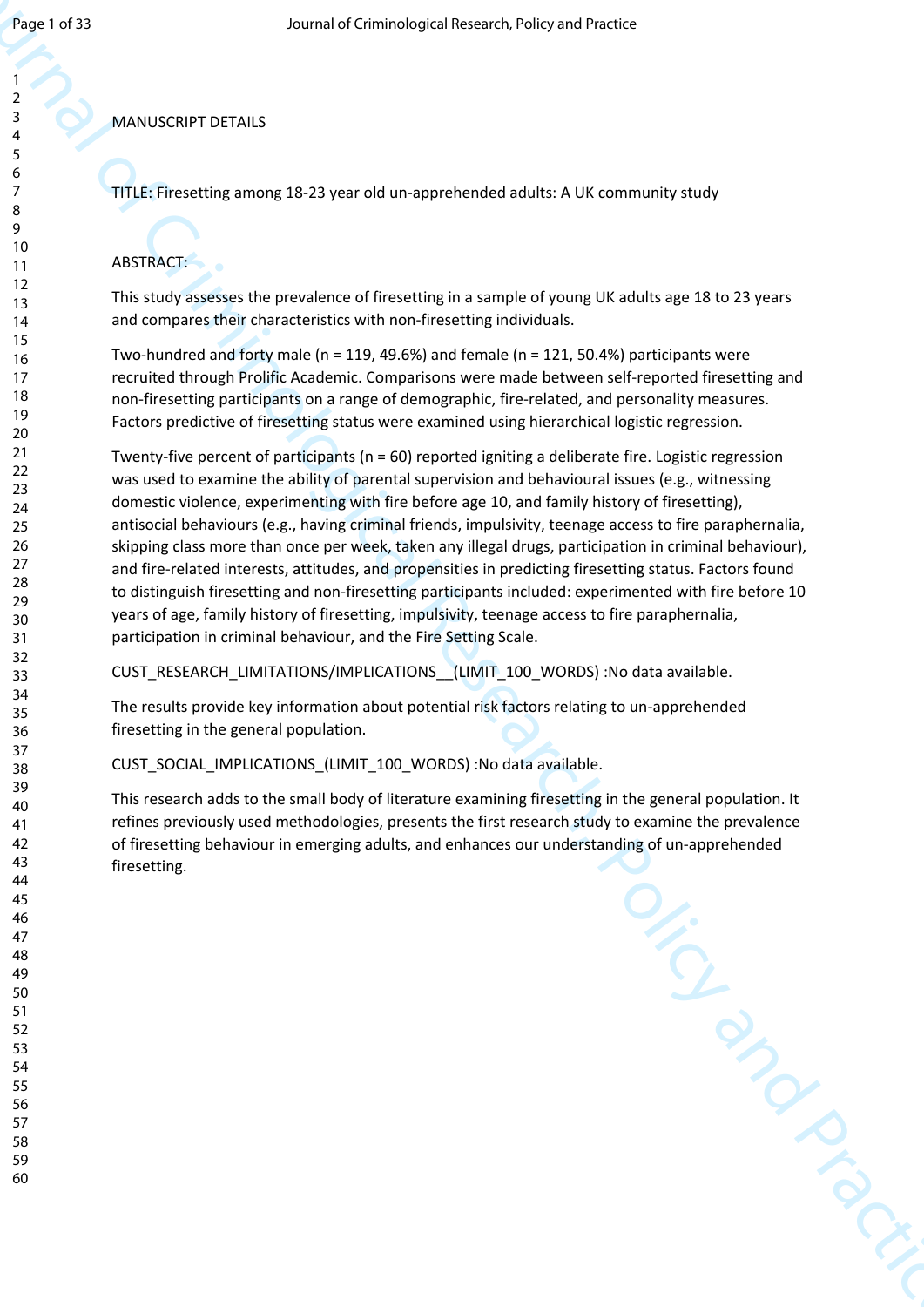**Firesetting among 18-23 year old un-apprehended adults: A UK community study**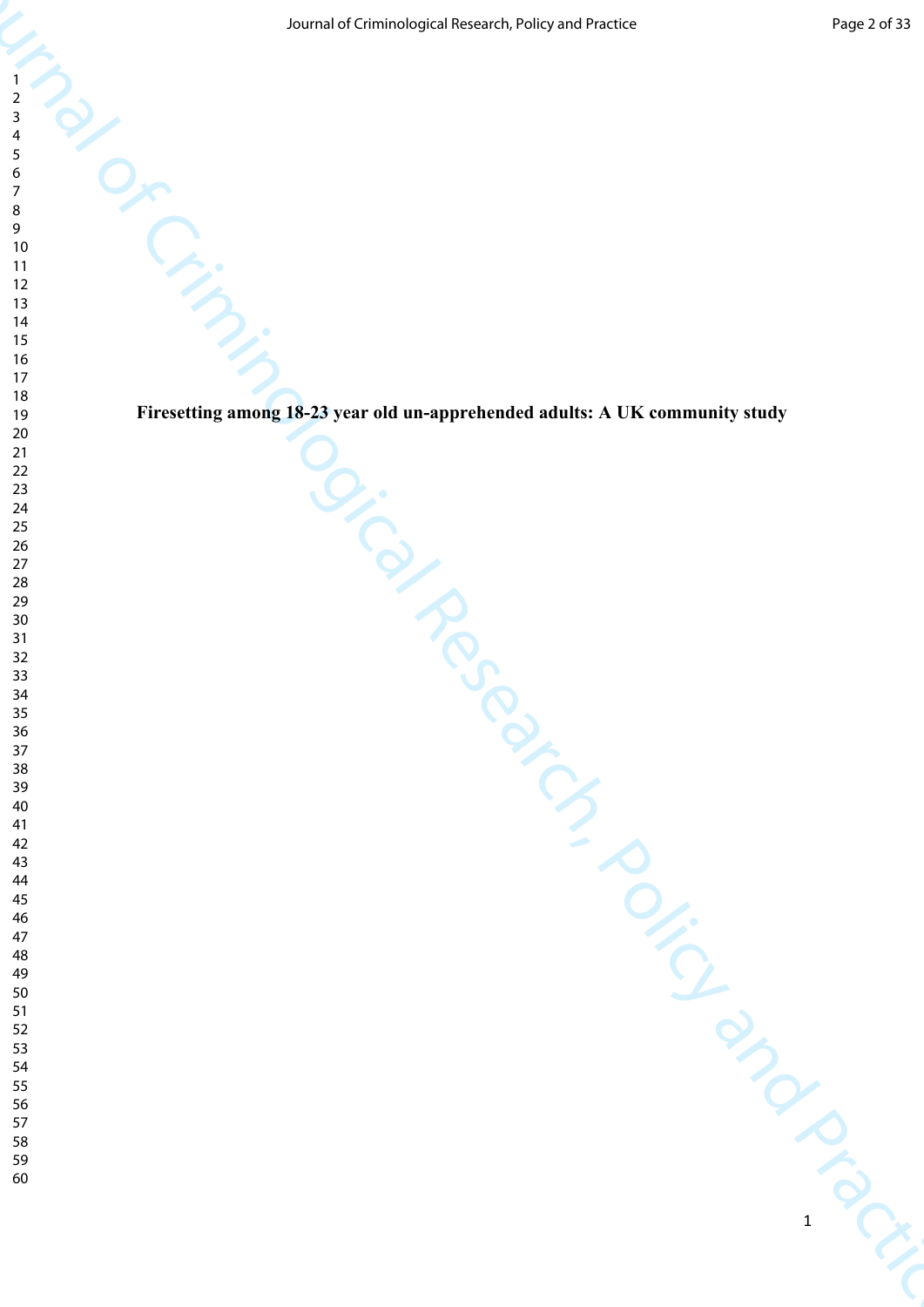### **Abstract**

# **Purpose**

This study assesses the prevalence of firesetting in a sample of young UK adults age 18 to 23 years and compares their characteristics with non-firesetting individuals.

### **Design/Methodology**

Two-hundred and forty male ( $n = 119, 49.6\%$ ) and female ( $n = 121, 50.4\%$ ) participants were recruited through Prolific Academic. Comparisons were made between self-reported firesetting and non-firesetting participants on a range of demographic, fire-related, and personality measures. Factors predictive of firesetting status were examined using hierarchical logistic regression.

# **Findings**

**For a state of Criminological Research Control and Control and Criminal Control and Criminal Control and Criminal of Criminal of Criminal of Criminal Section 2014 (Figure 1) The Control and Practice Criminal Control and** Twenty-five percent of participants ( $n = 60$ ) reported igniting a deliberate fire. Logistic regression was used to examine the ability of parental supervision and behavioural issues (e.g., witnessing domestic violence, experimenting with fire before age 10, and family history of firesetting), antisocial behaviours (e.g., having criminal friends, impulsivity, teenage access to fire paraphernalia, skipping class more than once per week, taken any illegal drugs, participation in criminal behaviour), and fire-related interests, attitudes, and propensities in predicting firesetting status. Factors found to distinguish firesetting and non-firesetting participants included: experimented with fire before 10 years of age, family history of firesetting, impulsivity, teenage access to fire paraphernalia, participation in criminal behaviour, and the *Fire Setting Scale.* 

## **Originality**

This research adds to the small body of literature examining firesetting in the general population. It refines previously used methodologies, presents the first research study to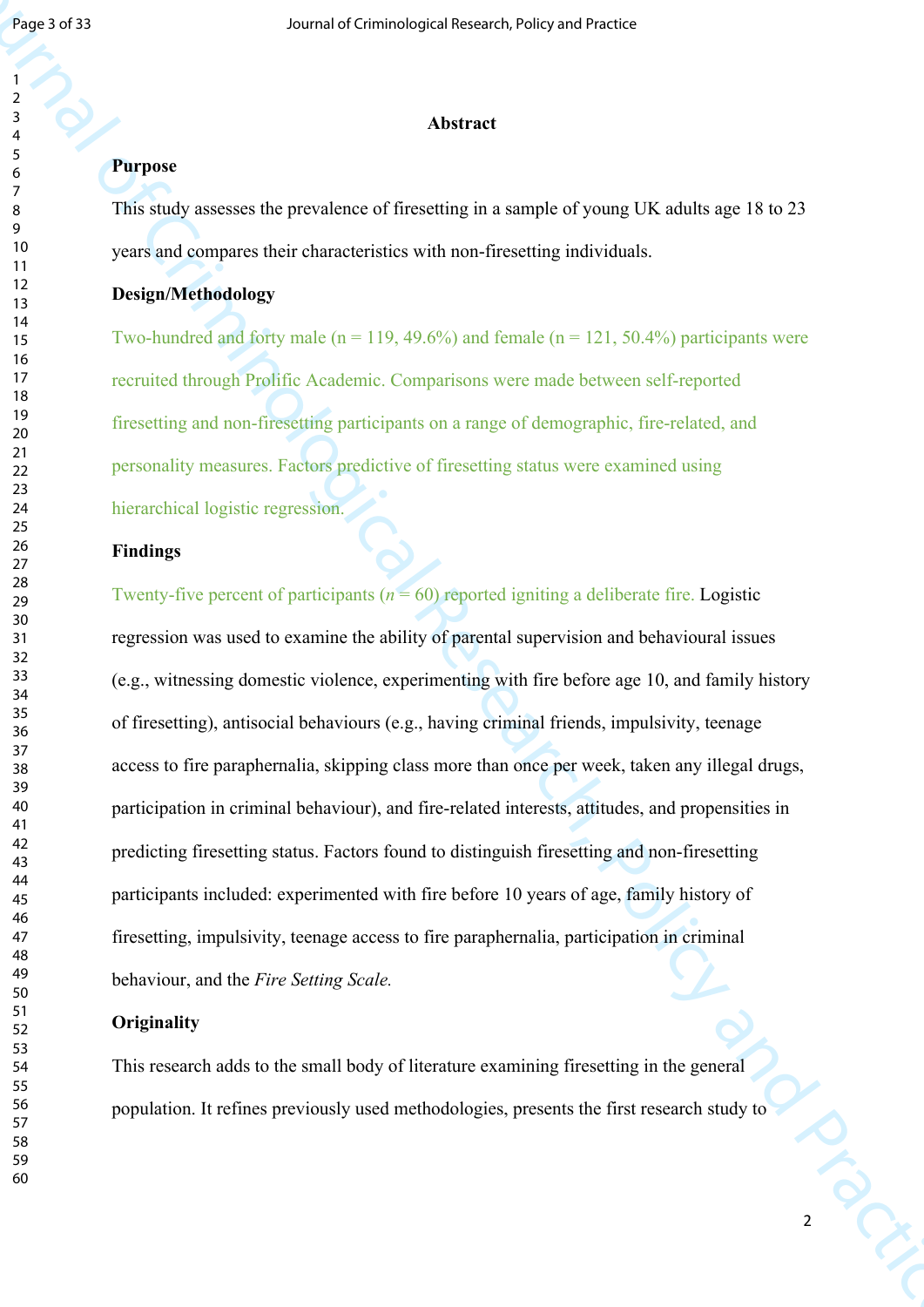examine the prevalence of firesetting behaviour in emerging adults, and enhances our understanding of un-apprehended firesetting.

# **Implications**

sound of Criminological Research of Criminal of Criminal Control and Practice and Practice Control of Criminal Control and Practice and Practice and Practice Control of Criminal Control of The Criminal Control of The Crimi The results provide key information about potential risk factors relating to un-apprehended firesetting in the general population.

Key words: *firesetter, arson, deliberate firesetting, fire lighting, youth, adolescent, unapprehended, fire interest*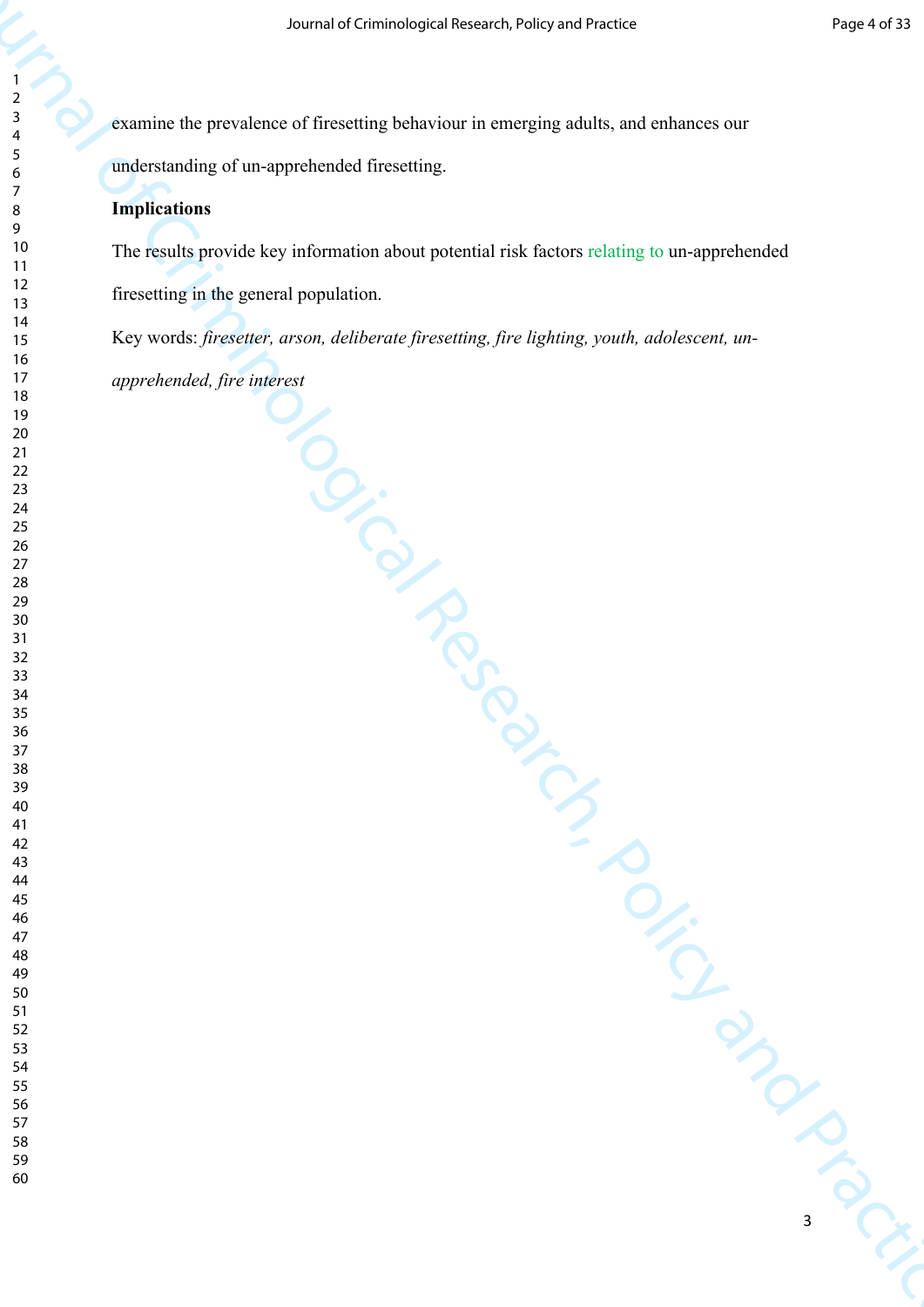The Fire and Rescue Service in England attended 65,146 deliberate fires between April 2019 and the end of March 2020 which resulted in 55 fatalities and 1,024 non-fatal injuries (Lader, 2021). However, detection rates are low with only approximately 8% of perpetrators identified and even fewer convicted of arson (Arson Control Forum, 2003). Given the significant human costs associated with intentional firesetting, practitioners, government agencies, and policy makers are rightly concerned with preventing and reducing deliberate fires. It is therefore important to understand the prevalence, nature, and correlates of firesetting in the general population, to be able to design and implement effective prevention strategies.

## **Prevalence of un-apprehended firesetting**

**For a state of Criminological Research Excited State Constraints and Criminal Criminal Criminal Criminal Criminal Criminal Criminal Criminal Criminal Criminal Criminal Criminal Criminal Criminal Criminal Criminal Crimina** Most research on firesetting has utilised apprehended samples (i.e., individuals detained in prison or secure hospitals) or individuals convicted of arson (Dickens and Sugarman, 2012). However, an emerging body of research has focused on understanding the prevalence and characteristics of un-apprehended firesetting individuals (i.e., those who have not been arrested or convicted). Blanco *et al*. (2010) and Vaughn *et al*. (2010) conducted secondary analyses of the Wave 1 National Epidemiological Survey of Alcohol and Related Condition (NESARC) survey; a nationally representative US survey. The NESARC included a single question asking participants if they had ever set a fire. Based on responses to this question, Blanco *et al*. (2010) and Vaughn *et al*. (2010) estimated that between 1 to 1.13% of adults have a lifetime history of deliberate firesetting (Blanco *et al*., 2010; Vaughn *et al*., 2010). However, this is likely to be an underestimation as respondents were questioned face to face and may therefore have been reluctant to answer the firesetting question truthfully for fear of reprisals (Dickens and Sugarman, 2012; Gannon and Barrowcliffe, 2012).

Barrowcliffe and Gannon built on the NESARC study by improving the specificity and operationalisation of the firesetting screening question and enabling anonymous

COLS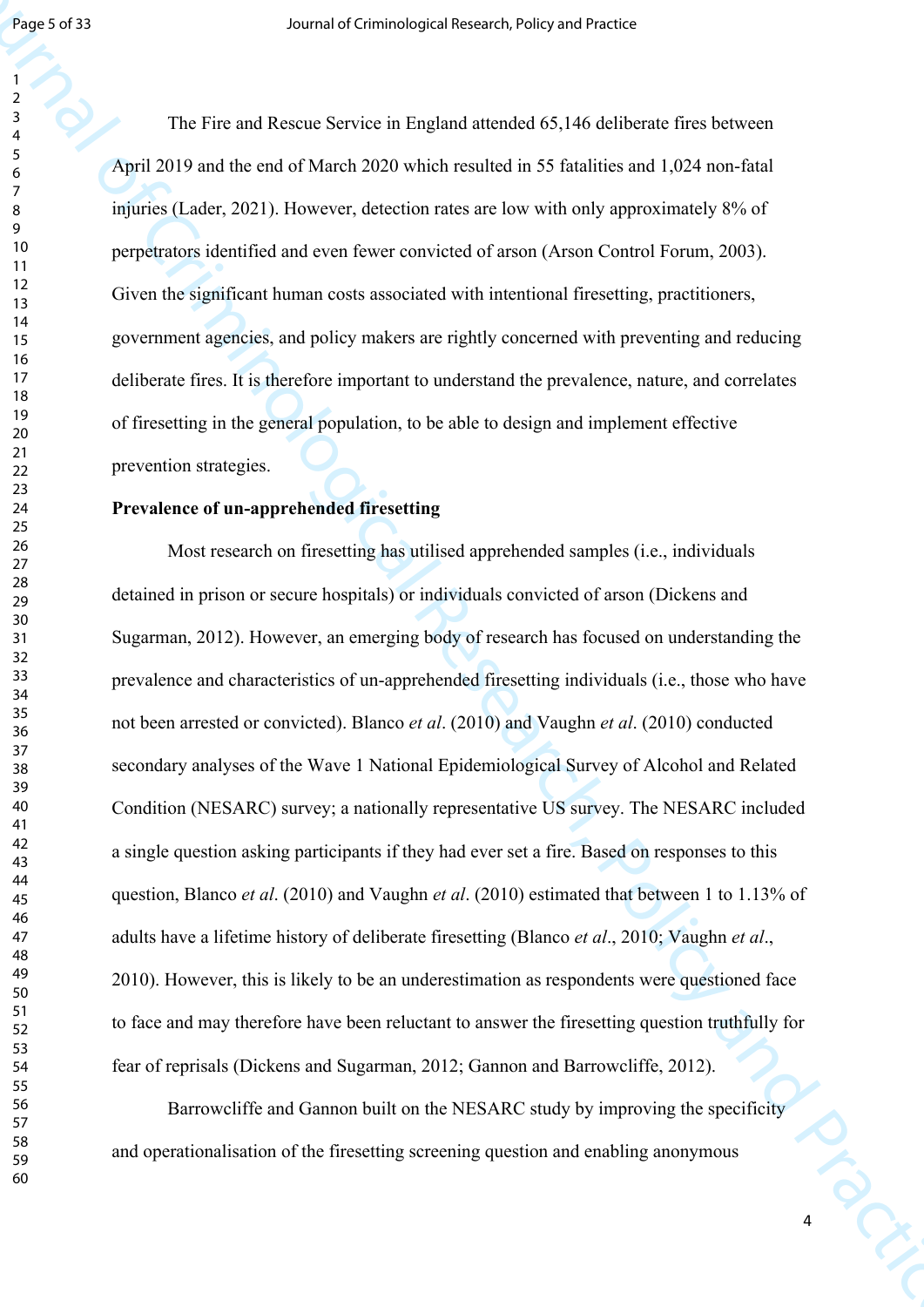responding. In a series of studies, Barrowcliffe and Gannon examined the prevalence and characteristics of un-apprehended firesetting individuals in the UK. Using their refined methodology, Barrowcliffe and Gannon identified that between 11% and 17.8% of UK adults self-reported having set at least one deliberate fire since the age of 10 years (Barrowcliffe and Gannon, 2015, 2016; Gannon and Barrowcliffe, 2012). These figures are notably higher than the prevalence of firesetting reported in the NESARC studies and highlights the need to further understand factors associated with firesetting in un-apprehended individuals.

## **Characteristics of adults who set fires**

Source of Criminological Research of Criminological Research of the Criminal of the Criminal Criminal Criminal Criminal Criminal Criminal Criminal Criminal Criminal Criminal Criminal Criminal Criminal Criminal Criminal Cr Most research has focused on identifying the psychological characteristics of apprehended adolescents and adults who set fires. Commonly reported characteristics include lack of parental supervision and involvement, and ineffectual discipline (Kolko and Kazdin, 1986; McCarty and McMahon, 2005); a history of abuse (Dickens *et al*., 2007; Root *et al*., 2008); engagement in antisocial behaviour (Kolko *et al*., 1985; McCarty and McMahon, 2005); an increased interest in fire, and increased levels of anger (Gannon *et al*., 2013; MacKay *et al*., 2006; Watt *et al*., 2015). Although there has been a focus on identifying factors associated with firesetting, there has been less interest in identifying factors that may prevent firesetting (e.g., protective factors; Gannon *et al*., 2012). Understanding both factors which are associated with as well as prevent firesetting are important for informing prevention and early intervention.

### **Characteristics of un-apprehended firesetting individuals**

Little research has examined the characteristics of un-apprehended firesetting adults. The majority of research has been conducted with community samples of children and/or adolescents recruited from schools (e.g., Del Bove *et al.*, 2008) or community firesetting intervention programmes (Del Bove and MacKay, 2011; MacKay *et al.*, 2009; Root *et al.*, 2008). Consequently, there is a lack of information on the characteristics of un-apprehended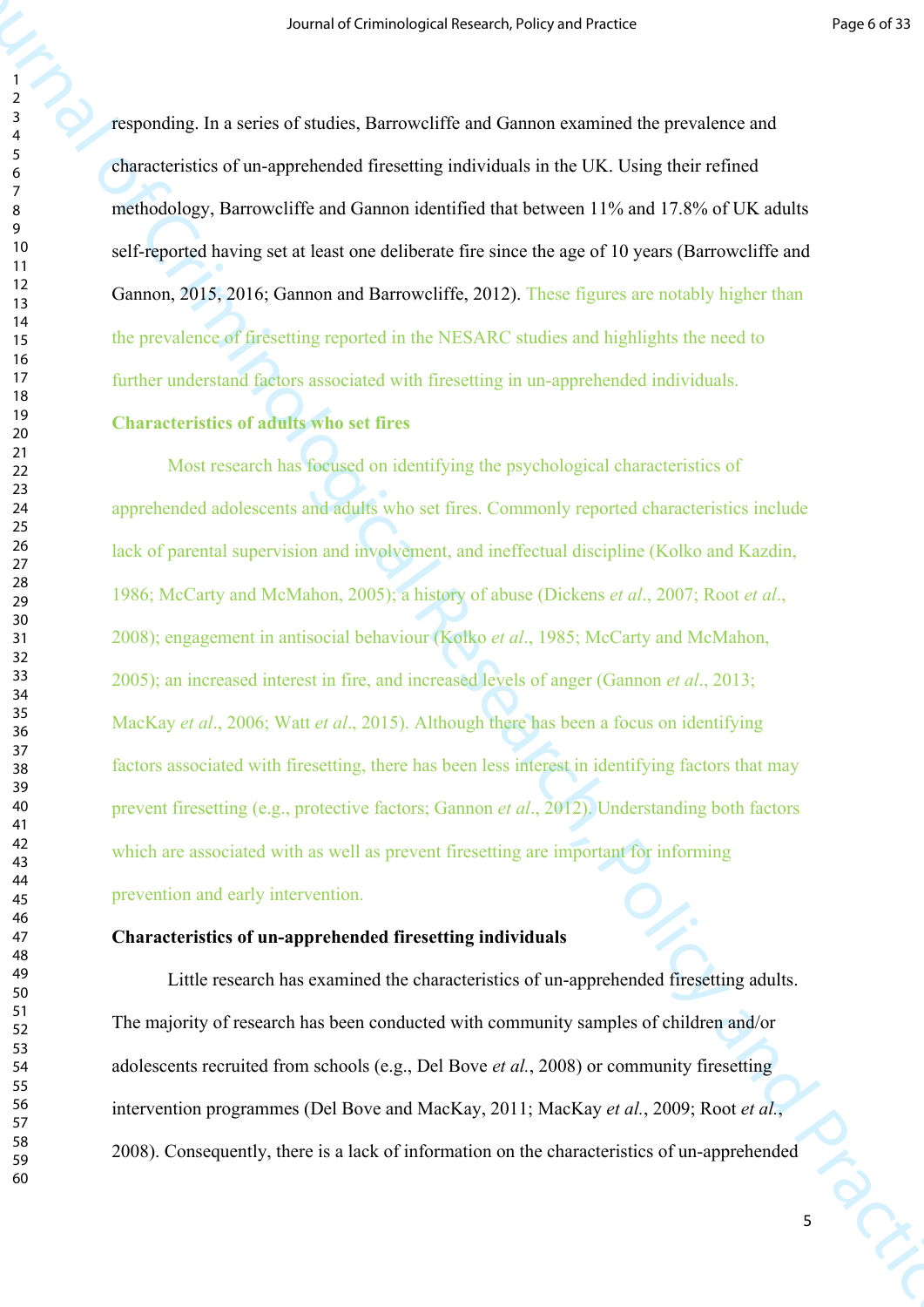**Figure 7:11** Sources of Criminological Masseles, voling and Practice Baseles Criminological Applications of Practice Criminological Applications of the Research Criminological Applications of the Criminological Applicati adults who set fires. To date, only two studies have examined the psychological characteristics of un-apprehended firesetting adults. Barrowcliffe and Gannon (2015) examined demographic and background factors, offence characteristics, and fire-related factors (e.g., fire interest, identification with fire, fire attitudes) in a sample of 157 community adults, recruited via a postal survey hand delivered to 5568 households, in a single district within one UK county. Firesetting adults were significantly more likely than non-firesetting adults to report having a family member with a history of firesetting, a history of self-harm, and have a father with a diagnosed mental illness. Further, firesetting adults reported significantly higher levels of fire interest, identification with fire, attitudes supportive of firesetting, and a propensity to set fires.

Barrowcliffe and Gannon (2016) extended their 2015 study by including a wider range of measures to examine in more detail the psychological characteristics of un-apprehended firesetting adults. Relative to non-firesetting adults, un-apprehended firesetting adults were significantly more likely to report a diagnosis of a behavioural problem, a mental health diagnosis, a history of suicide attempts, having been suspended from school, having experimented with fire before age 10, and having a family member who firesets. They also scored significantly higher on measures of fire interest, propensity to set fires, anger, provocation, boredom proneness and antisocial attitudes.

Whilst Barrowcliffe and Gannon's (2015, 2016) studies have provided important new information about un-apprehended firesetting, the majority of participants in both studies reported setting fires during adolescence only. Further, participants ages ranged from 18 to 72 years, meaning that firesetting behaviours were often being recalled over long periods of time, which may have introduced recall biases. This study therefore seeks to address limitations of previous research and examine the prevalence and characteristics of unapprehended firesetting in 18 to 23 year old UK adults. It also extends previous research by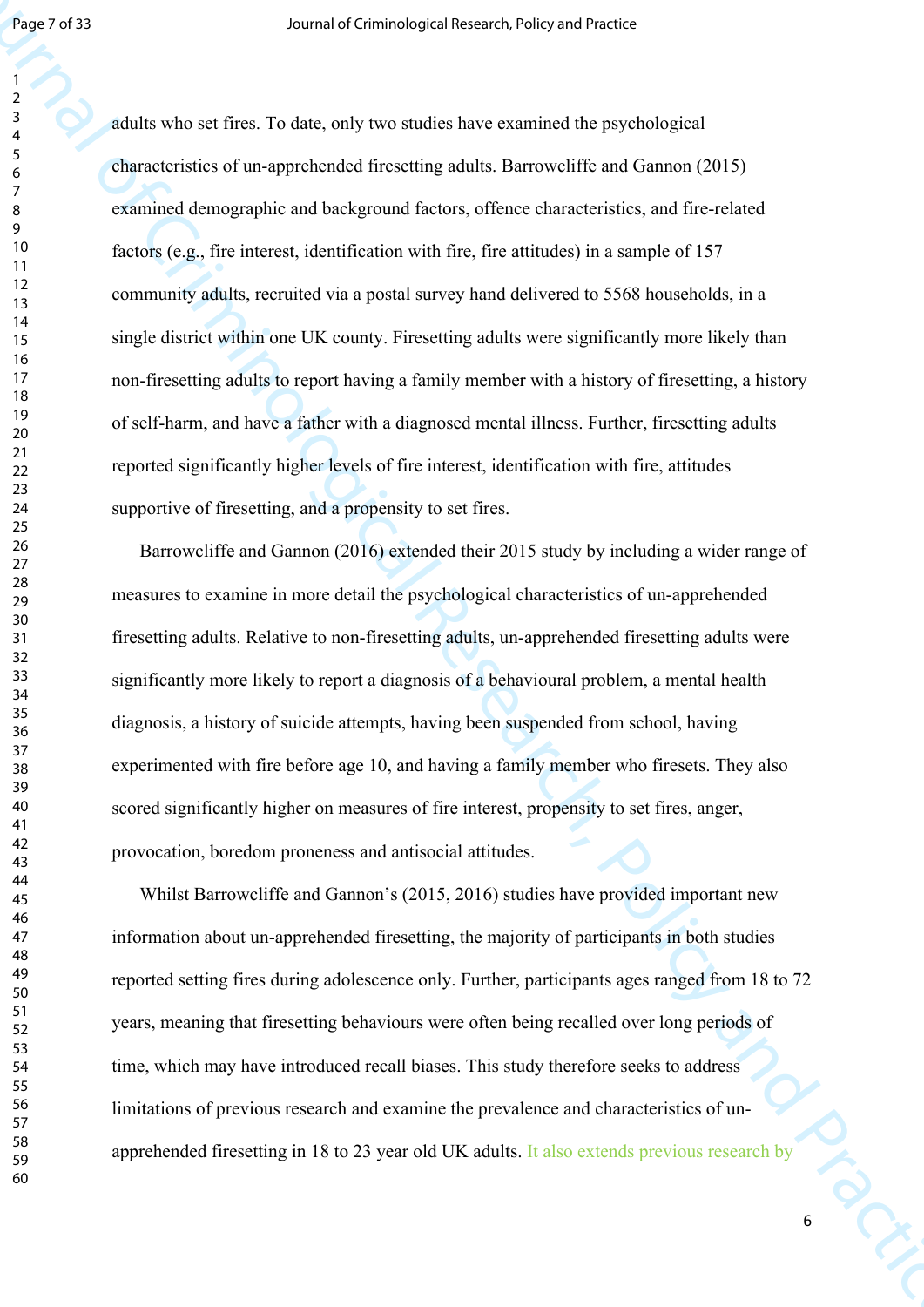examining the relationship between psychological characteristics associated with apprehended firesetting in an un-apprehended sample; in particular, antisocial behaviour, fire fascination, childhood disturbances, attachment style, parental supervision, anger, and emotional loneliness.

## **Method**

## *Participants*

Source of Criminological Research interactions of Criminological Research<br>
Sources of Companies (interaction in the Criminal of Criminal Science of the Criminal Science of the Criminal Science of Companies (interaction in Participants were recruited using the crowdsourcing website, Prolific Academic. Crowdsourcing websites enable recruitment of participants across a wide geographic area and generate samples that are more demographically diverse than university samples (Goodman and Paolacci, 2017). Filters were applied so the study was only advertised to platform users who are currently residing in the UK and age 18 to 23 years. Two hundred and seventy-six participants accessed the online questionnaire and 270 completed the study (97.8% completion rate). Thirty participants failed at least two of the three attention checks and therefore their data was excluded. The final sample included 119 (49.6%) males and 121 (50.4%) females with a mean age of 19.98 years  $(SD = 1.41)$ . The majority of participants identified as White British (74.6%,  $n = 179$ ) and had obtained five top grade GCSEs (e.g.,  $A^*$ to C) (89.5%), with 62.5% having three A level qualifications grades  $A^*$  to C.

## **Measures**

Participants completed an online battery of questionnaires comprising *demographic and background factors*, *firesetting disclosure items,* and *personality measures*. Internal reliability is reported in accordance with George and Mallery's (2003) criteria:  $> 0.90$ excellent,  $\geq 0.80$  good,  $\geq 0.70$  acceptable, and  $\geq 0.60$  questionable.

**Demographic and historical background factors.** This section captured demographic information including gender, ethnicity, number of siblings, psychiatric history,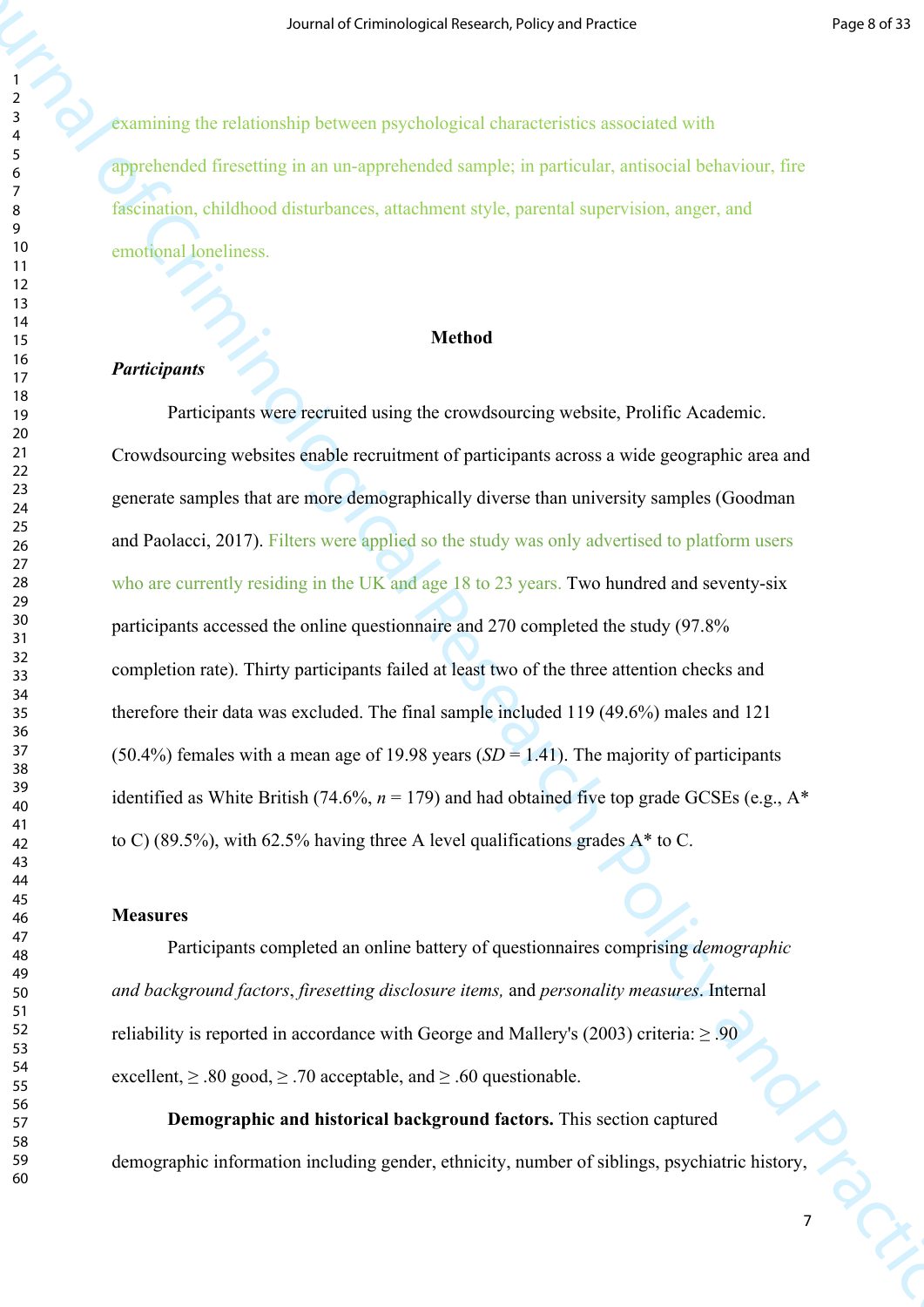education level, and family background (e.g., parental psychiatric history, witnessing domestic violence, family finances, and family history of firesetting).

**Firesetting disclosure.** Participants completed three sets of questions in this section including previous firesetting behaviour, the Fire Setting Scale (FSS; Gannon and Barrowcliffe, 2012), and the Fire Proclivity Scale (FPS, Gannon and Barrowcliffe, 2012).

**For each standard internal of Criminological Research in the control of Criminal Properties (Separate Schemes Control of Criminal Properties (Separate Schemes Control of Criminal Properties (Separate Schemes Control of C** Previous firesetting was assessed using the self-report question developed by Gannon and Barrowcliffe (2012), which aims to assess the two most common pathways to firesetting: *antisociality* and *fire interest*. Participants were asked whether they had ever deliberately ignited a fire(s) to *annoy other people*, *to relieve boredom*, *to create excitement*, *for insurance purposes, due to peer pressure or to get rid of evidence*. Participants were requested to exclude any fires they had set before the age of 10 years, fires started accidentally, or fires started for organised events such as bonfires. Participants who endorsed this item were then requested to provide further information via a series of forced choice questions including number of deliberate fires set, age at first and last firesetting incident, if they had been formally apprehended or received therapy for their firesetting, factors precipitating the firesetting (i.e., intoxication, planning), modus operandi (i.e., use of accelerants, ignition points, distance of fire from home), motives and targets for the firesetting, and response to the firesetting (i.e., attempts to extinguish the fire).

**PICS-8** The FSS (Gannon and Barrowcliffe, 2012) contains two subscales, each comprising 10 items, measuring *Antisocial Behaviour* (e.g., *I like to engage in acts that are exciting* and *I am a rule breaker*) and *Fire Interest* (e.g., *I am attracted to fire* and *I get excited thinking about fire*). Items are rated using a 7-point Likert scale (1 = *not at all like me*, 7 = *very strongly like me*). Gannon and Barrowcliffe (2012) report the FSS has good internal consistency (overall α = .86, *Antisocial Behaviour* α = .80, *Fire Interest* α = .85). In the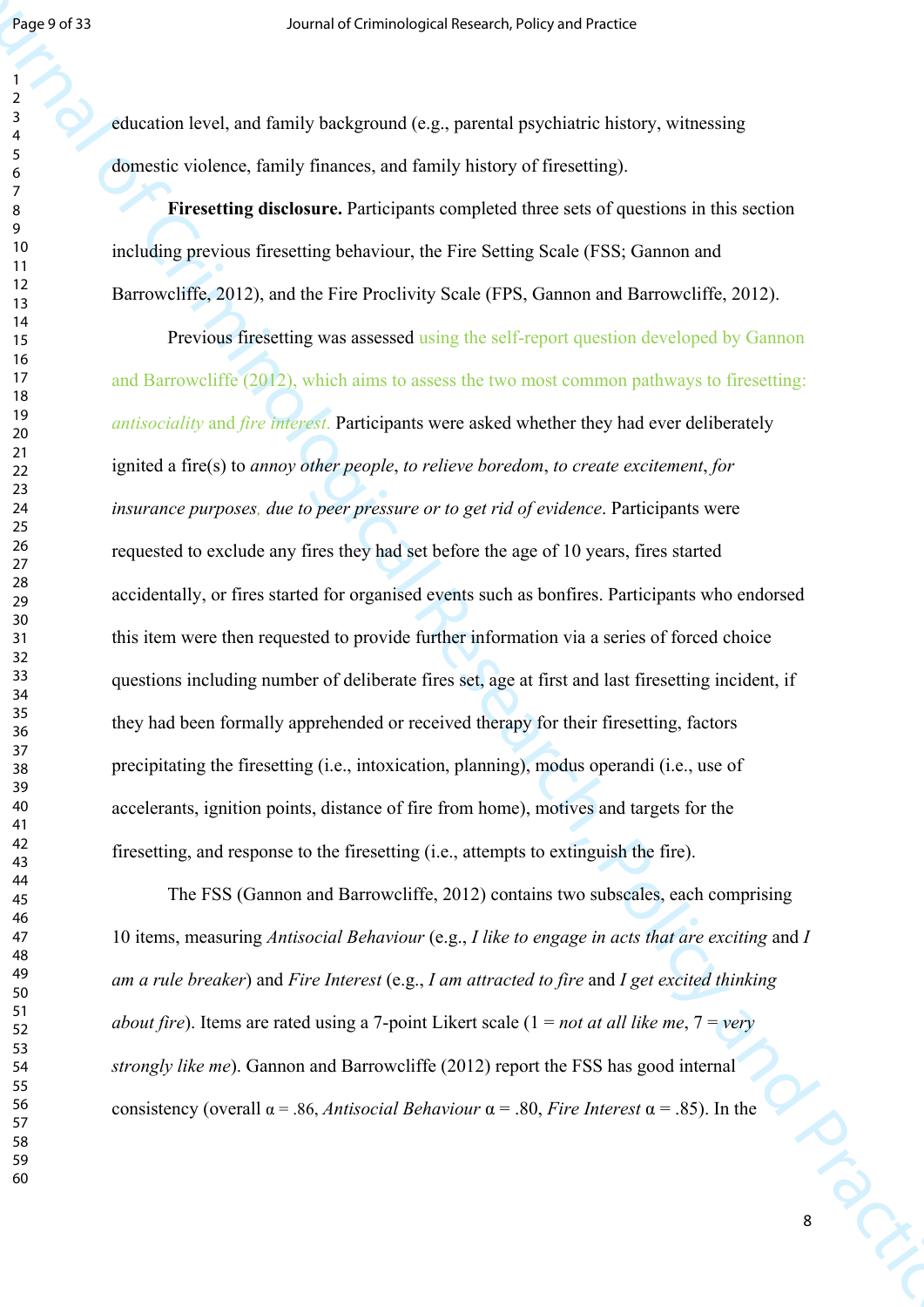present study, internal consistency ranged from good to excellent (overall α = .90, *Antisocial Behaviour*  $\alpha$  = .81, *Fire Interest*  $\alpha$  = .94).

Source of Criminological Research violing of a method in the Criminal Control of the Criminal Control of the Criminal Control of the Criminal Control of the Practice of Transmission of the Practice of Criminal Practice of The FPS (Gannon and Barrowcliffe, 2012) provides an indication of an individual's propensity to engage in firesetting. Participants read six hypothetical vignettes describing firesetting situations of varying degrees of severity, are asked to imagine themselves as the firesetting protagonist, and then respond to four questions using a 5-point Likert scale assessing: (1) *fascination* with the fire described (1 *not at all fascinated* to 5 *very strongly fascinated*), (2) *behavioural propensity* to act similarly (1 *would definitely not have done the same* to 5 *would definitely have done the same*), (3) *general arousal* to the fire described (1 *would not enjoy [watching it] at all* to 5 *would greatly enjoy [watching] it*), and (4) *general antisocialism* (1 *would not enjoy [watching others' reaction] at all* to 5 *would greatly enjoy [watching others' reaction]*). Gannon and Barrowcliffe (2012) report that the FPS and its subscales has questionable to good internal consistency (overall  $= \alpha = .82$ , *fire fascination*  $\alpha =$ .82, *behavioural propensity*  $\alpha$  = .68, *fire arousal*  $\alpha$  = .83, and *general antisocialism*  $\alpha$  = .78). In this study, internal consistency was excellent overall ( $\alpha$  = .90), the *fire fascination*, *fire arousal, and general antisocialism subscales were acceptable (* $\alpha$  *= 78,*  $\alpha$  *= .75,*  $\alpha$  *= .74* respectively), and the *behavioural propensity* subscale alpha was questionable ( $\alpha$  = .62).

**Personality measures.** Personality factors identified in the literature as being associated with firesetting in adults or adolescents were assessed using single items and short questionnaires which were all measured using a 7 point Likert Scale (1 = *not at all like me*, 7 = *very strongly like me*).

**PICO-**Anger was assessed using three items: *I consider myself to be an angry person*, *I often get mad*, *I have a fiery temper*, which were combined to produce a single score of how anger is experienced. The resulting scale had good internal reliability ( $\alpha$  = .85).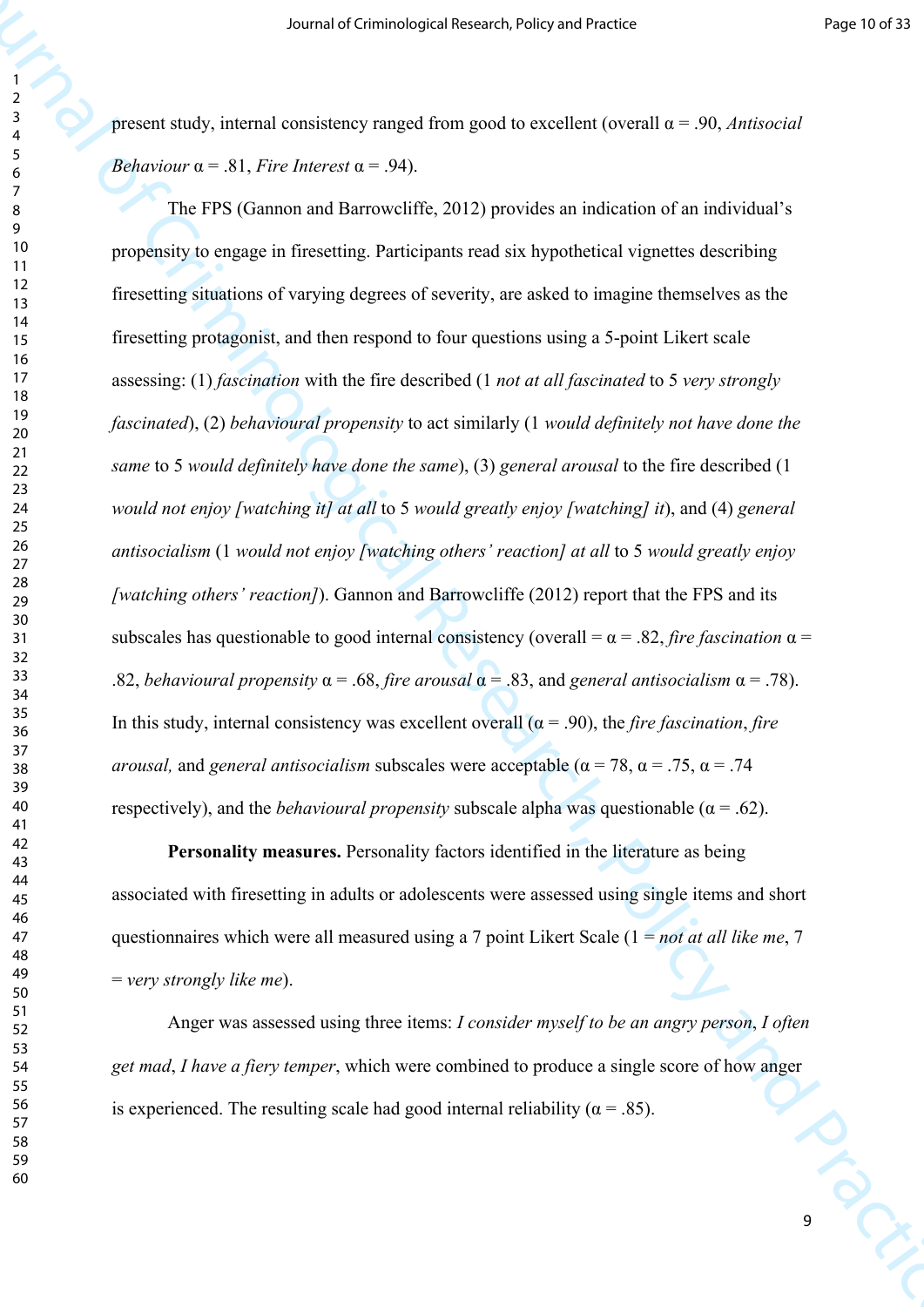Emotional loneliness was measured using two items: *I consider myself to be a lonely person,* and *I wish I had more friends*. The two single items relating to loneliness were combined in the subsequent analyses and had an acceptable level of reliability ( $\alpha = 72$ ).

Assertiveness was measured using a single item: *I am an assertive person.*

Boredom proneness was measured using a single item: *I get bored easily*.

Criminal associates was measured using a single item: *I have friends who are* 

*criminals*.

Attachment was measured using the Relationship Questionnaire (RQ; Bartholomew and Horowitz, 1991). The RQ assesses adult's attachment styles across different relationship domains. Participants read four short paragraphs referring to attachment styles (e.g., *secure*, *preoccupied*, *fearful*, and *dismissing*) and indicated which style is most applicable to them. In addition, Likert scale responses provide a continuous rating of individuals' attachment pattern  $(1 - \text{disagree strongly}, 7 - \text{agree strongly}).$ 

Figure 1993<br>
Journal of Criminological Research in the Constitution Research in the Solicity of Criminal Constitution<br>
Torothead In the subsequent tanky-to-said The sum single letters where  $\frac{1}{2}$ <br>
Solutions in the sub Parental bonding was measured using the Parental Bonding Instrument (PBI; Parker, Tupling and Brown, 1979). The *PBI* comprises 25 items measuring the perception of being parented up to age 16. Participants retrospectively comment on their perceptions of parental care (12 items relating to care, e.g., *my mother/father was affectionate to me*) and overprotection (13 items associated with overprotection, e.g., *my mother/father tried to control everything I did*) for their mother and father separately. Parental styles are rated using the headings (*very like*, *moderately like*, *moderately unlike* and *very unlike*) with higher scores indicating increased parental care or over protectiveness. The subscales of the PBI have been shown to have acceptable to good internal reliability (*maternal care* α = 0.75, *maternal control* α = 0.82, *paternal care* α = 0.80, and *paternal control* α = 0.83; Canetti *et al*., 1997). In the current study, alpha coefficients ranged from good to excellent (*maternal*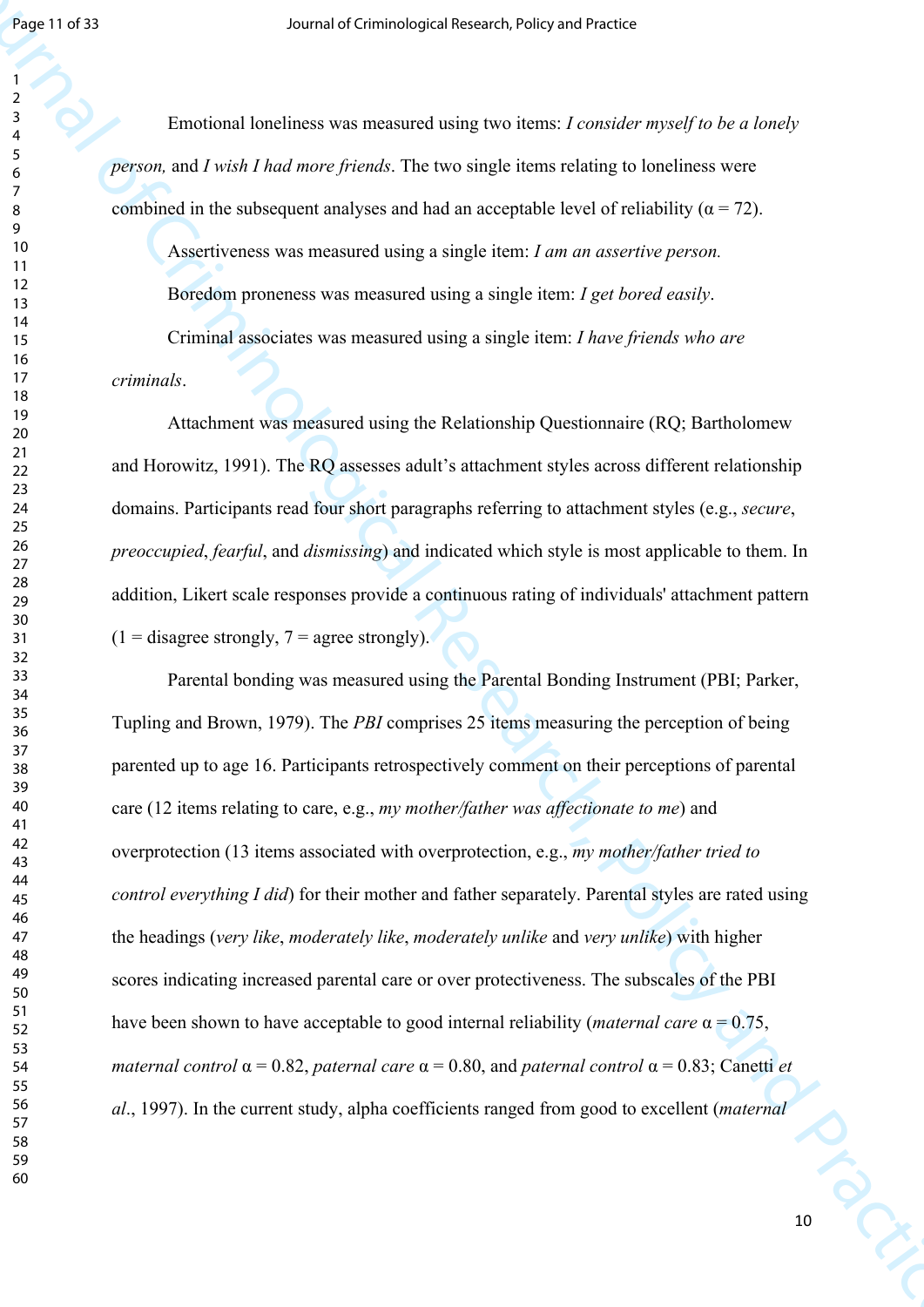*care* α = 0.93, *maternal over protection* α = 0.90, *paternal care* α = 0.94, *paternal over protection*  $\alpha = 0.87$ , *parental care*  $\alpha = 0.95$ , and *parental over protection*  $\alpha = 0.90$ .

Impression management was assessed using the Balanced Inventory of Desirable Responding – Impression Management (BIDR-IM; Paulhus, 1984; 1988). The BIDR-IM comprises 20 items rated on a 5-point Likert scale (1 = *not true*, 5 = *very true*). The BIDR-IM has established psychometric properties with acceptable to good internal consistency ( $\alpha$ ) ranging from .75 to .86; Paulhus, 1988). In the current study internal consistency was acceptable  $\alpha$  = .75.

#### *Procedure*

Source of Criminological Research violing of Criminological Research Criminal Criminal Criminal Criminal Criminal Criminal Criminal Criminal Criminal Criminal Criminal Criminal Criminal Criminal Criminal Criminal Criminal The research was approved by a University Research Ethics Committee (Reference: 20153388). The study was advertised to Prolific Academic members aged 18 to 23 years and living in the UK. An information sheet appeared before the start of the questionnaire and participants were informed that continuing with the study indicated consent. Participants were requested not to disclose any personally identifying information about themselves or fires they may have ignited and informed their responses were anonymous. The questionnaire took approximately 15 to 20 minutes to complete and participants had a maximum of 50 minutes to complete the study and were paid £1.50 for their time. Three attention check questions were included which prompted participants to select a particular response. Participants were informed they needed to successfully answer the attention checks to receive payment. On completion of the study a written debrief was provided.

### **Results**

### *Firesetting Prevalence and Features*

Twenty-five percent of participants ( $n = 60$ ) reported igniting a deliberate fire. The majority of firesetting participants identified as male ( $n = 43, 71.7\%$ ) and White British ( $n =$ 45, 75.0%). Firesetting and non-firesetting participants were similar in their level of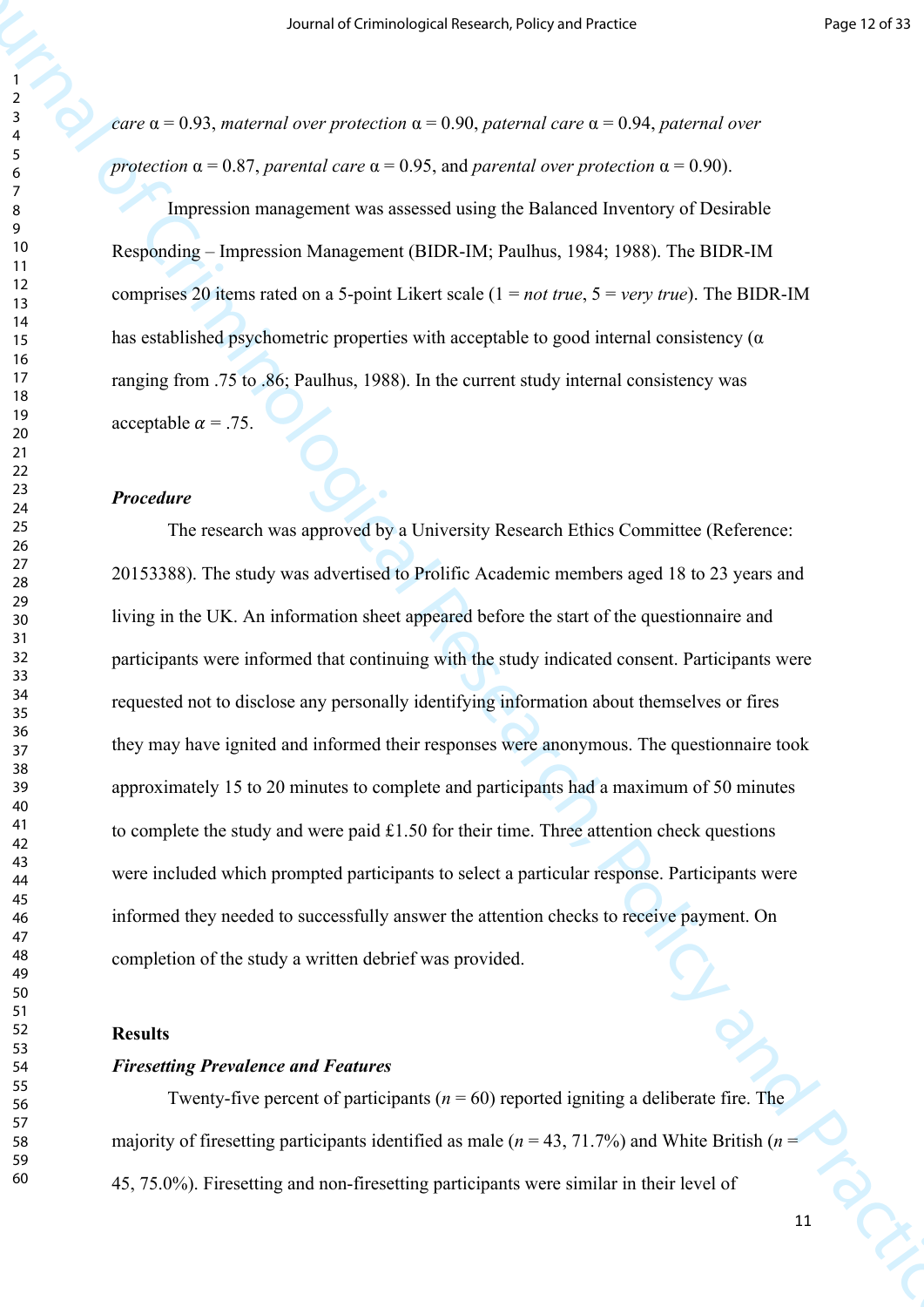qualifications with 90% ( $n = 54$ ) of firesetting participants having achieved five top grade GCSE qualifications ( $A^*$  to C) and 55% ( $n = 33$ ) having achieved three A Level qualifications graded A\* to C (see Table I for an overview).

#### INSERT TABLE I HERE

On average, firesetting individuals reported igniting their most recent fire during midadolescence ( $M = 16$  years,  $SD = 3.09$ ),  $35\%$  ( $n = 21$ ) continued to ignite fires in adulthood (18 to 22 years), and one ignited their first fire in adulthood (age 19). Just over half ignited multiple fires (55%,  $n = 33$ ). Seventeen firesetting individuals (28.3%) self-reported igniting five or more fires.

Figure 11 of 33<br>
Journal of Criminological Research violing continuous change of the criminal of the criminal of the Criminal Criminal Criminal Criminal Criminal Criminal Criminal Criminal Criminal Criminal Criminal Crimi Targets of deliberate fires were predominantly paper products ( $n = 15, 25\%$ ; e.g., *paper and books*) followed by *grass, shrubbery, or dry leaves* (*n* = 14, 23.3%), *bins outside*  $(n = 9, 15.0\%)$ , and *toilet roll dispensers*  $(n = 8, 13.3\%)$ . The majority of firesetting participants ( $n = 38$ ,  $63.3\%$ ) reported igniting fires within one mile of their home (e.g., walking distance). Ten (16.7%) reported copying a fire they had seen in the media. The majority of firesetting participants ignited their fires with other people ( $n = 39, 65.0\%$ ) and reported being sober at the time of ignition  $(n = 51, 85%)$  (see Table II).

## INSERT TABLE II HERE

Although firesetting individuals reported engagement with criminal behaviour only three reported having criminal convictions; one for vandalism, one for antisocial behaviour, and one for antisocial behaviour and a violent crime. None reported having an arson conviction or having received any therapy for firesetting. The majority of firesetting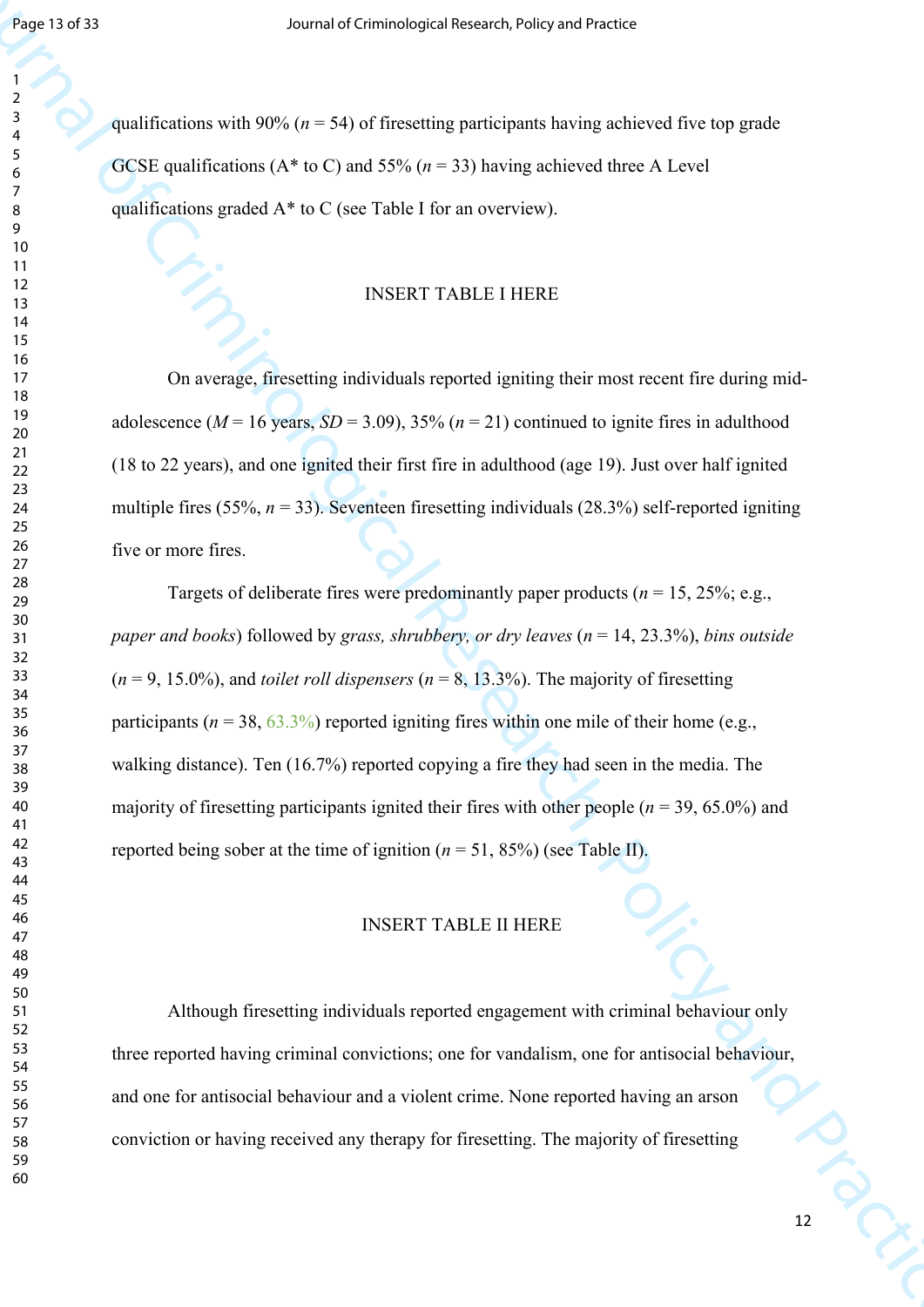participants ( $n = 49, 81.7\%$ ) reported extinguishing their own fires, 16.7% ( $n = 11$ ) reported *leaving the fire to burn itself out*, none reported the fire service extinguishing their fires.

Source of Criminological Research with performance (Victor of The 14.7% ( $p = 11$ ) represents the system of Criminological Research Criminological Research ( $\frac{2}{3}$ ) and  $\frac{2}{3}$ ) and  $\frac{2}{3}$  ( $\frac{2}{3}$ ) and  $\frac{2}{3}$ Firesetting participants reported multiple motivations for firesetting. The most frequently reported motives included *curiosity and experimenting with fire* (*n* = 48, 80%), *to create fun/excitement or alleviate boredom* ( $n = 47, 78.3\%$ ), and *a love of fire* (30%,  $n = 18$ ). Less common motivations included setting fire as part of a dare or prank (8.3%, *n* =5), due to stress or frustration (8.3%,  $n = 5$ ), to protect themselves (5%,  $n = 3$ ), for another reason not specified (5%,  $n = 3$ ), due to problems at home or school (3.3%,  $n = 2$ ), vandalism (3.3%,  $n =$ 2), to cover up another crime/destroy evidence (1.7%, *n* = 1). No participants reported being motivated by revenge, or for an insurance payout or financial gain.

In terms of preventative factors,  $35\%$  ( $n = 21$ ) of firesetting participants reported *increased impulse control* would have prevented them from firesetting. However, another third reported *nothing* would have prevented them from firesetting  $(n = 20)$ . Less frequently reported preventative factors included increased fire safety knowledge  $(13.3\%, n=8)$ , increased confidence to stand up to peers ( $10\%$ ,  $n = 6$ ), increased parental supervision ( $10\%$ ).  $n = 6$ ), being less bored (3.3%,  $n = 2$ ), and other factors (11.6%,  $n = 7$ ).

## **Comparison of firesetting and non-firesetting participant characteristics**

#### *Demographic and historical variables*

13 PC Firesetting and non-firesetting participants could not be differentiated on the majority of demographic and historical factors (see Table I). Relative to non-firesetting individuals, those who set fires were more likely to report witnessing domestic violence  $\chi^2(1, n = 240)$  = 10.72,  $p \le 0.001$ ,  $φ = 0.23$ , have easy access to fire paraphernalia as teenagers  $χ²(1, n = 240) =$ 10.47,  $p \le 0.001$ ,  $φ = 0.22$ , and truanted more than once a week  $χ²(1, n = 240) = 8.96$ ,  $p \le 0.001$ ,  $\varphi = 0.21$ . In addition, firesetting participants were significantly more likely to report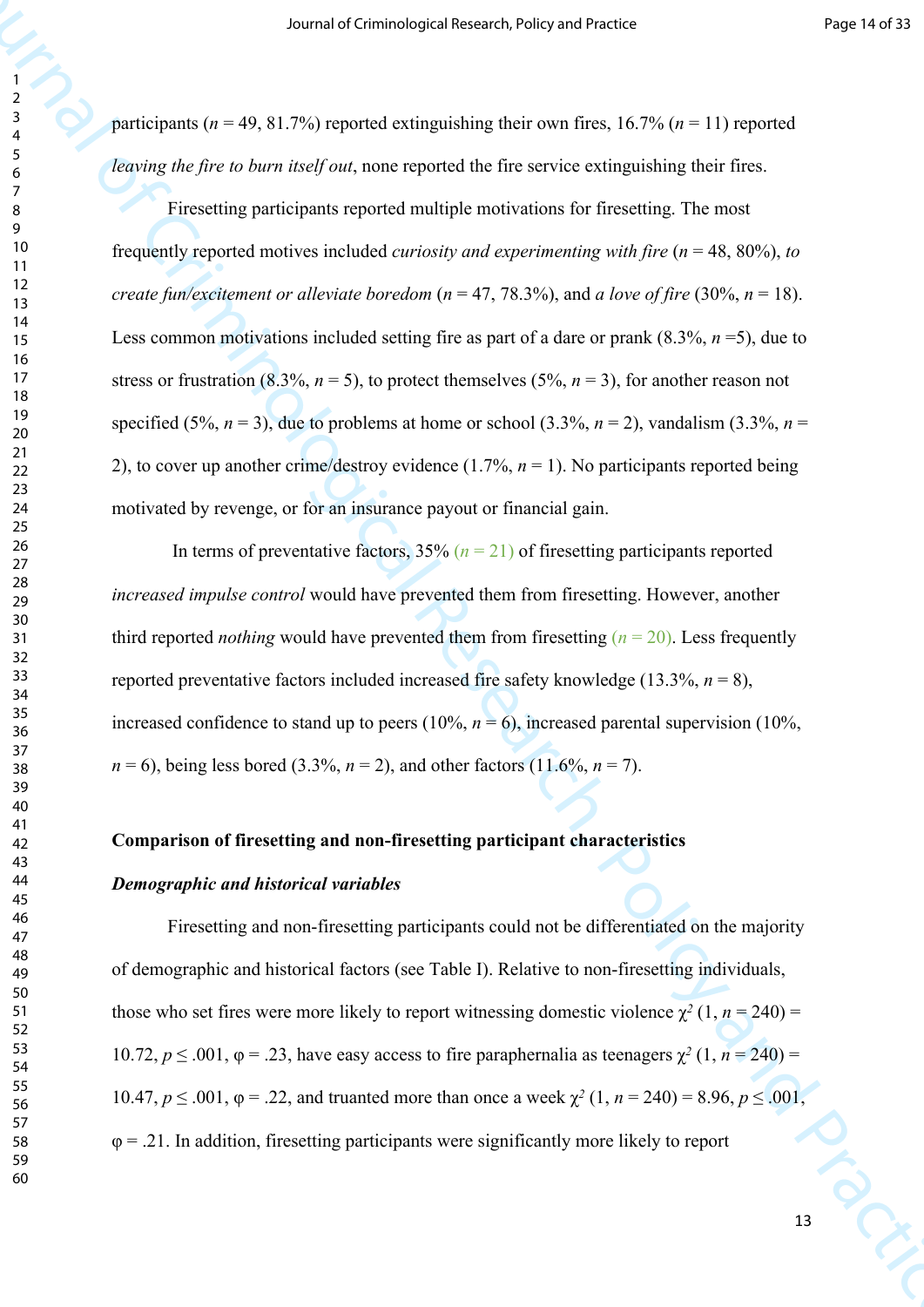experimenting with fire before age  $10 \chi^2 (1, n = 240) = 8.50, p \le .001, \varphi = .20$ , and have a family history of firesetting  $\chi^2$  (1, *n* = 204) = 18.83, *p* ≤ .001, φ = .32.

**Foot 1973**<br>
Source of Criminological Research with  $\gamma \ge 10$ ,  $\gamma = 2.8$ ,  $p \le 601$ ,  $q = 20$ , and have a<br>  $\frac{2}{3}$  expansion with the before age 10  $\chi^2$  (1  $n = 240 - 8.81$ ,  $p \le 601$ ,  $q = 20$ , and have a<br>
dumly become o Although firesetting and non-firesetting participants did not significantly differ on self-reported criminal convictions there were some differences in terms of engagement in illegal behaviour (See Table I). Firesetting individuals were significantly more like to report having engaged in robbery  $\chi^2$  (1, *n* = 240) = 4.58, *p* ≤ .03, φ = .16, assault  $\chi^2$  (2, *n* = 240) = 11.53, *p* ≤ .01,  $\varphi$  = .24, shoplifting  $\chi^2$  (1, *n* = 240) = 11.05, *p* ≤ .001,  $\varphi$  = .27, property *vandalism*  $χ²$  (1, *n* = 240) = 8.28, *p* ≤ .001,  $φ$  = .20, having taken cannabis or dope  $χ²$  (1, *n* = ) = 11.25,  $p \le 0.001$ ,  $\varphi = 0.23$ , and taking 'harder' drugs such as Cocaine, Ecstasy or Heroin  $\chi^2$  (1, *n* = 240) = 7.37, *p*  $\leq$  .001,  $\varphi$  = .19.

#### *Personality measures*

After applying Bonferroni adjustments ( $p \le 0.007$ ), independent samples t-tests showed firesetting participants scored significantly higher than non-firesetting participants on having criminal friends  $t(81.53) = -3.45$ ,  $p < .001$  (mean difference = -.97, 95% CI: -1.52, -.41,  $d =$ .40) and on their levels of impulsivity, with firesetting participants reporting significantly higher levels of impulsivity compared to non-firesetting participants *t*(238) = -3.77, *p* < .001 (mean difference  $= .85, 95\%$  CI:  $-1.29, -.41, d = -.56$ ). There were no significant differences between the groups on the level of supervision as teenagers, experiences of anger, boredom, assertiveness, or emotional loneliness.

INCC The BIDR-IM was significantly negatively correlated with the FSS and the FPS when computed separately for both firsetting  $(r = -0.47, r = -0.34$  respectively) and non-firesetting participants ( $r = -0.34$ ,  $r = -0.24$  respectively). Therefore, this was included as a covariate in subsequent analyses.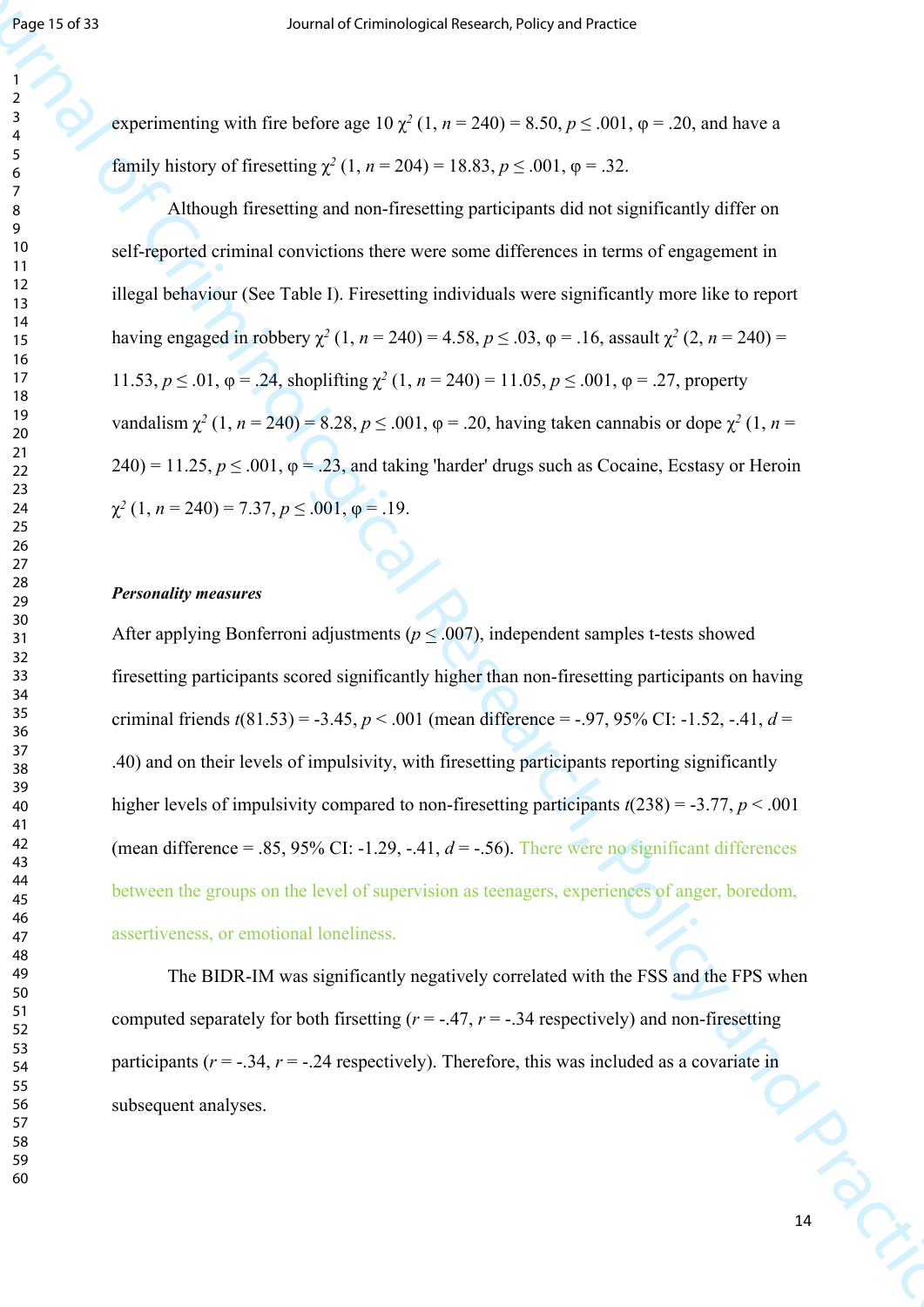Source of Cerrostopael stresses velope selections<br>
Your Scher Scher Scher Scher Scher Scher Scher Scher Scher Scher Scher Scher Scher Scher Scher Scher Scher Scher Scher Scher Scher Scher Scher Scher Scher Scher Scher Sch Mean scale scores were calculated for firesetting and non-firesetting participants, see Table III. Separate one-way between-groups multivariate analysis of covariance (MANCOVA) examined any differences between firesetting and non-firesetting participants on the FSS and FPS. None of the assumptions of normality, linearity, outliers, multicollinearity, and homogeneity of variance-covariance were violated. Firesetting individuals scored significantly higher than non-firesetting individuals on both the total FSS score  $F(2,236) = 11.13$ ,  $p < .001$ ; Wilks'  $\Lambda = .91$ ;  $\eta_p^2 = .09$ ;  $d = .78$ , and the individual subscales (*Antisocial:*  $F(1,237) = 13.40, p < .001$ ;  $\eta_p^2 = .05$ ;  $d = .64$ ; *Fire Interest:*  $F(1,237) =$ 13.16,  $p < .001$ ;  $\eta_p^2 = .05$ ;  $d = .62$ ). Firesetting individuals also scored significantly higher than non-firesetting individuals on the total FPS score,  $F(4,234) = 4.74$ ,  $p < .01$ ; Wilks'  $\Lambda =$ .93;  $\eta_p^2 = 0.08$ ; *d* = .65 and all subscales (*Fascination F*(1,237) = 9.65, *p* = .002;  $\eta_p^2 = 0.04$ ; *d* = .55, *Behavioural Propensity*  $F(1,237) = 18.21, p < .001$ ;  $\eta_p^2 = .07$ ;  $d = .71,$  *Arousal Index*  $F(1,237) = 9.83, p = .002; \eta_p^2 = .04; d = .57, \text{ and Antisocial Index } F(1,237) = 4.94, p = .008;$  $\eta_p^2$  = .02; *d* = .33). Firesetting and non-firesetting participants did not significantly differ on the PBI or RQ.

## INSERT TABLE III HERE

### *Classifying firesetting and non-firesetting participants*

Firesetting and non-firesetting participants were distinguishable across 15 variables. To reduce the number of variables, some were collapsed into single overarching items (e.g., the drugs variables of Dope and Cannabis, and Cocaine, Ecstasy, or Heroin were combined as *taken any illegal drugs*; robbery, assault, shop theft, and vandalism were combined as *criminal behaviour*). The remaining nine variables could broadly be grouped as parental supervision and behavioural issues (e.g., witnessing domestic violence, experimenting with fire before age 10, and family history of deliberate firesetting), antisocial behaviours (e.g., having criminal friends, impulsivity, teenage access to fire paraphernalia, skipped class more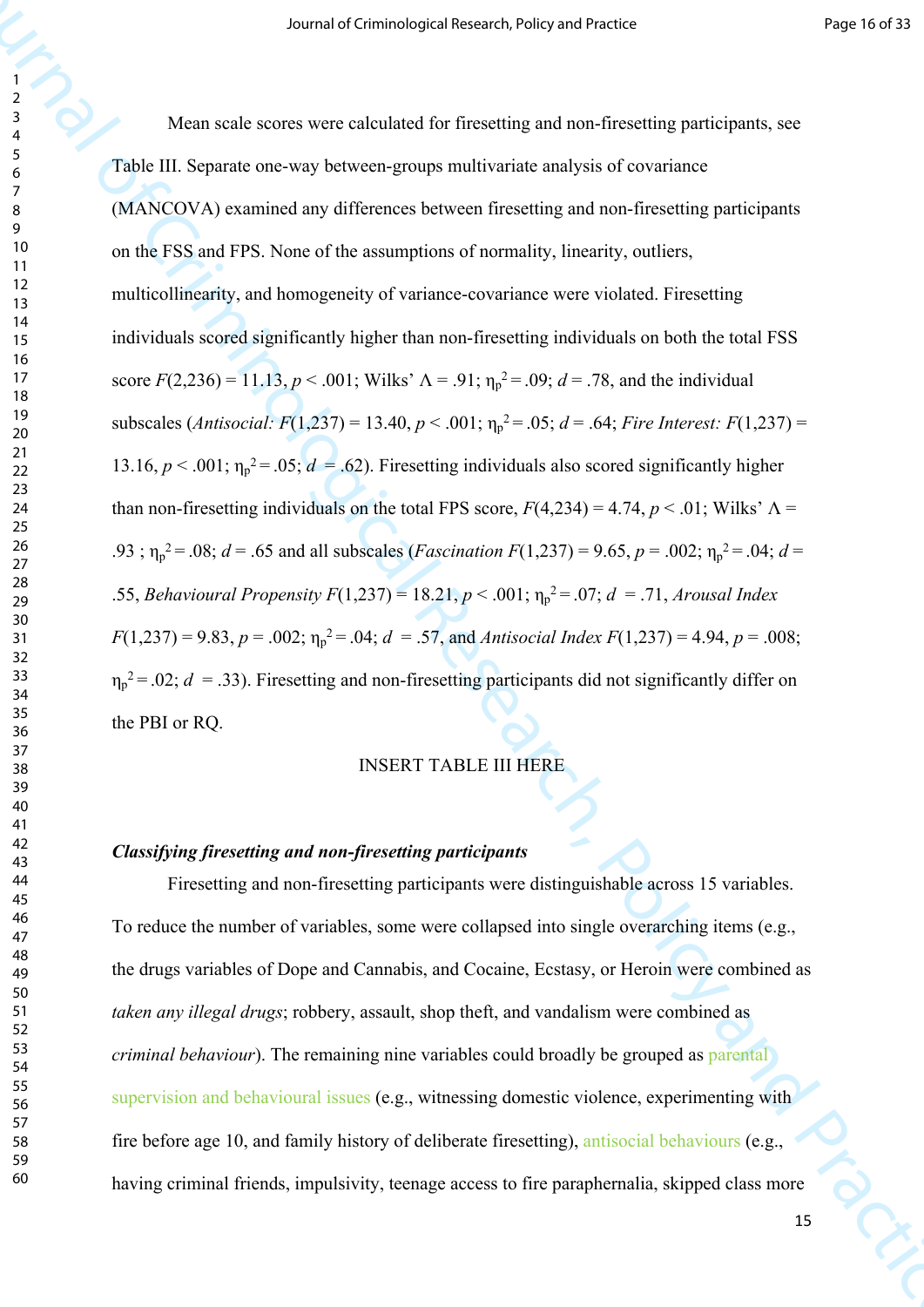than once a week, taken any illegal drugs, and participation in criminal behaviour), and fire related interests, attitudes, and propensities (e.g., *Fire Setting Scale* and *Fire Proclivity Scale*). Three hierarchical binary logistic regression models examined the association between each group of factors and firesetting status. The BIDR-IM was entered into block one and the above-mentioned predictor variables were entered into block two.

**Footh 273**<br> **Source of Criminological Research violing continuous control and the mail of the Criminological Research and the Criminological Research and Practice Criminological Research and Practice Criminological Resea** The model for parental supervision and behavioural issues was significant  $\chi^2$  (4, *n* =  $204 = 32.06$ ,  $p < .001$  and therefore able to distinguish between firesetting and nonfiresetting participants. Overall, the model explained between 14.5% (Cox and Snell R Square), and 22.2% (Nagelkerke R squared) of the variance in firesetting status, and correctly classified 79.4% of cases overall, 26.1% of the firesetting participants, and 94.9% of the nonfiresetting participants. Having experimented with fire before age 10 ( $OR = 2.70$ ) and having a family history of deliberate firesetting  $(OR = 5.32)$  were significantly associated with firesetting status, having witnessed domestic violence was approaching significance ( $p = .05$ ,  $OR = 2.60$ ) (see Table IV).

The model for antisocial behaviours was also significant  $\chi^2$  (7, *n* = 240) = 45.92, *p* < .001, and therefore able to distinguish between firesetting and non-firesetting participants. The overall model explained between 17.4% (Cox and Snell R Square), and 25.8% (Nagelkerke R squared) of the variance in firesetting status, and correctly classified 79.2% of cases overall, 31.7% of firesetting participants, and 95.0% of the non-firesetting participants. Impulsivity ( $OR = 1.37$ ), teenage access to fire paraphernalia ( $OR = 5.54$ ), and criminal behaviour ( $OR = 2.37$ ) were statistically significant predictors of firesetting although odds rations were small (see Table IV).

The model for fire-related interests, attitudes, and propensities was also significant  $\chi^2$  $(3, n = 240) = 28.31, p < .001$ , and therefore able to distinguish between firesetting participants and non-firesetting participants. The model explained between 11.1% (Cox and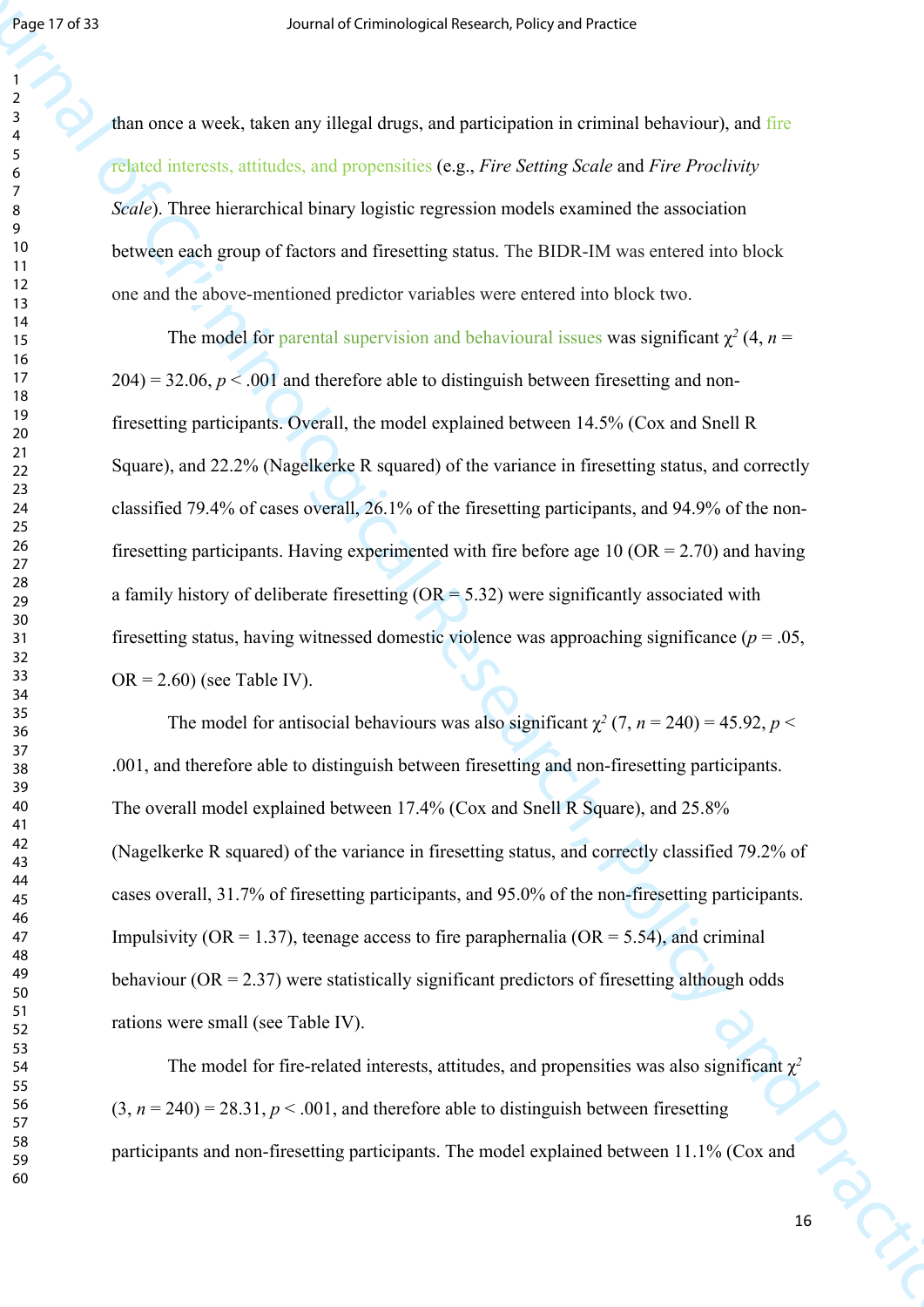Snell R Square) and 16.5% (Nagelkerke R squared) of the variance in firesetting status, and correctly classified 75.8% of cases overall, 15% of firesetting participants and 96.1% of the non-firesetting participants. However, only the *Firesetting Scale* (OR = 1.03) was a statistically significant predictor of firesetting status (see Table IV).

# INSERT TABLE IV HERE

### **Discussion**

Source of Criminological strengths of the strengths and Practice and Practice and Practice and September 1988<br>
The Criminal of Criminal of Criminal of the Section of the Section of Section 2001<br>
The Criminal of Criminal of 10 PCX This study sought to extend understanding of the prevalence and psychological characteristics associated with un-apprehended firesetting in a sample of 18 to 23 year old UK adults; representing the first empirical investigation of firesetting in an emerging adult population. Twenty-five percent of participants self-reported having set at least one deliberate fire since the age of 10 with just over half reporting having set multiple fires. Just under two thirds reported only setting fires in adolescence, however, just over a third reported continued firesetting in adulthood. The prevalence of un-apprehended firesetting identified in the current study is notably higher than that reported in both the NESARC survey (1-1.3%; Blanco *et al*., 2010; Vaughn *et al*., 2010) and in Barrowcliffe and Gannon's previous studies with UK community adults (11% to 17.8%; Barrowcliffe and Gannon, 2015, 2016; Gannon and Barrowcliffe, 2012). However, it is more aligned with those reported in community samples of adolescents (e.g., 27 to 29%; Del Bove *et al.,* 2008; MacKay *et al*., 2009). It is therefore possible that by restricting recruitment to those age 18 to 23 years, potential recall biases that may have occurred in previous studies were addressed and therefore this study provides a more accurate representation of the prevalence of un-apprehended firesetting in emerging adults.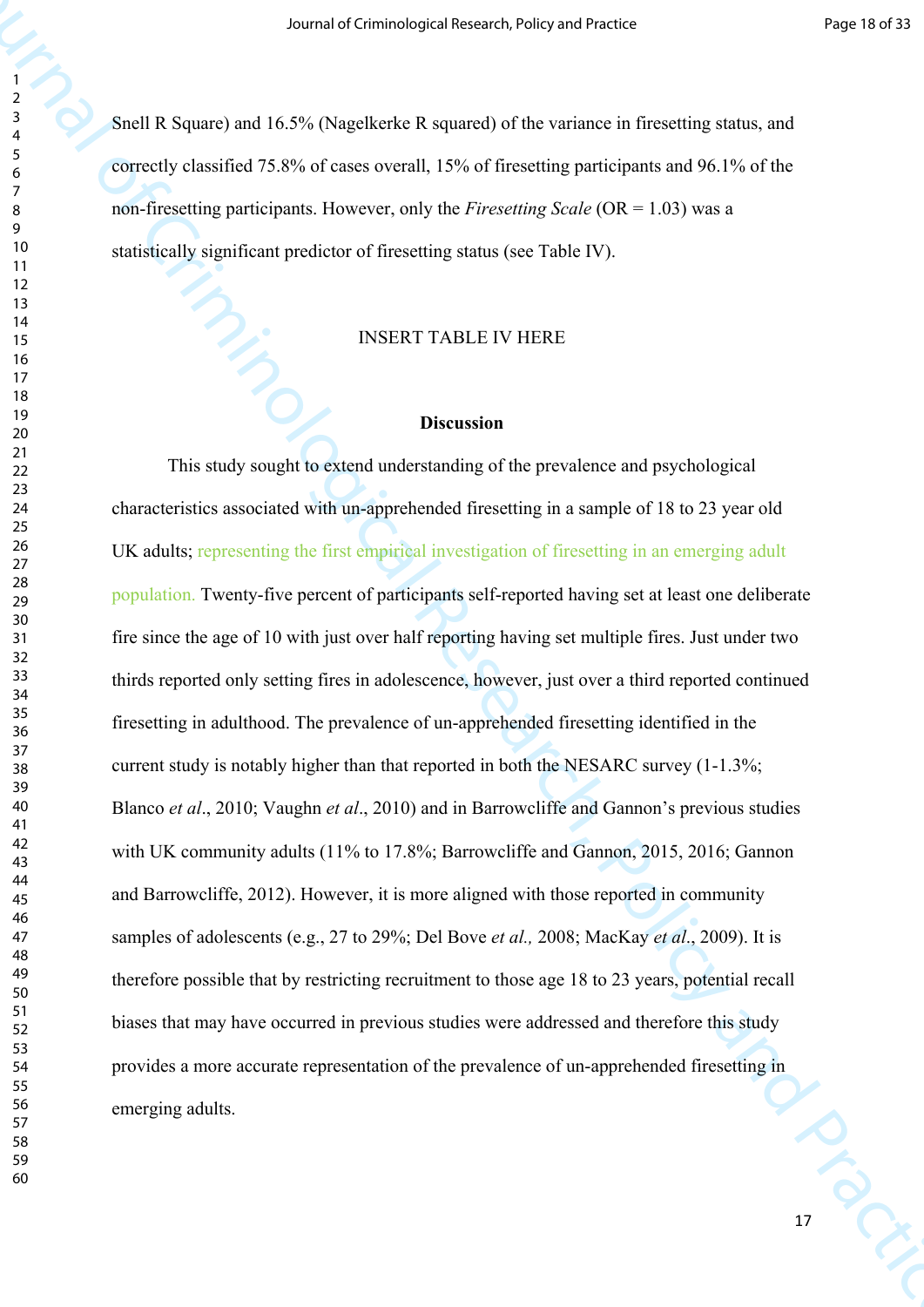In terms of offence characteristics, the targets of firesetting tended to be small items such as paper, grass and bins and fires were set in the presence of others. If fires were extinguished, this was by the individual rather than the fire service. These findings are consistent with previous un-apprehended firesetting research (e.g., Barrowcliffe and Gannon 2015, 2016); however, in contrast, apprehended firesetting adults are reported to set fires alone and to property/buildings of personal or public significance (e.g., Canter and Fritzon, 1998; Ritchie and Huff, 1999; Rix, 1994). These subtle differences in fire behaviours may explain why some individuals go un-apprehended for firesetting, as their fires are smaller, less emotionally salient, and likely to be extinguished by the individual.

Figure 1997<br>33<br>Sources of Criminological Research of Green Bartistics (Research of Figure 1991)<br>and an energy grass and thus sources to the grass of filters of the Criminal Research<br>
of the Corings and Practice Search Res In terms of psychological characteristics, firesetting participants significantly differed from non-firesetting participants on levels of impulsivity, teenage access to fire paraphernalia, participation in un-convicted criminal behaviour, elevated fire interest and antisocial behaviours and an increased propensity to set fires, experimentation with fire before 10 years of age, and having a family history of firesetting. Having a family history of firesetting and teenage access to fire paraphernalia were variables most strongly associated with firesetting status. These findings are broadly consistent with research of both apprehended firesetting adults and adolescents (e.g., Del Bove *et al.,* 2008; Gannon *et al*., 2013; MacKay *et al*., 2009; Martin *et al*., 2004; Rice and Harris, 1996) and research showing influences on fire learning (Thomas, MacKay, and Salsbury, 2012). However, there are some notable differences; for example, whilst un-apprehended individuals appear to have increased levels of antisocial behaviour compared to non-firesetting individuals, unlike apprehended samples, this behaviour appears to have gone undetected as indicated by the low number of participants with previous convictions. Further, despite being more likely than non-firesetting individuals to use substances, un-apprehended firesetting participants predominantly report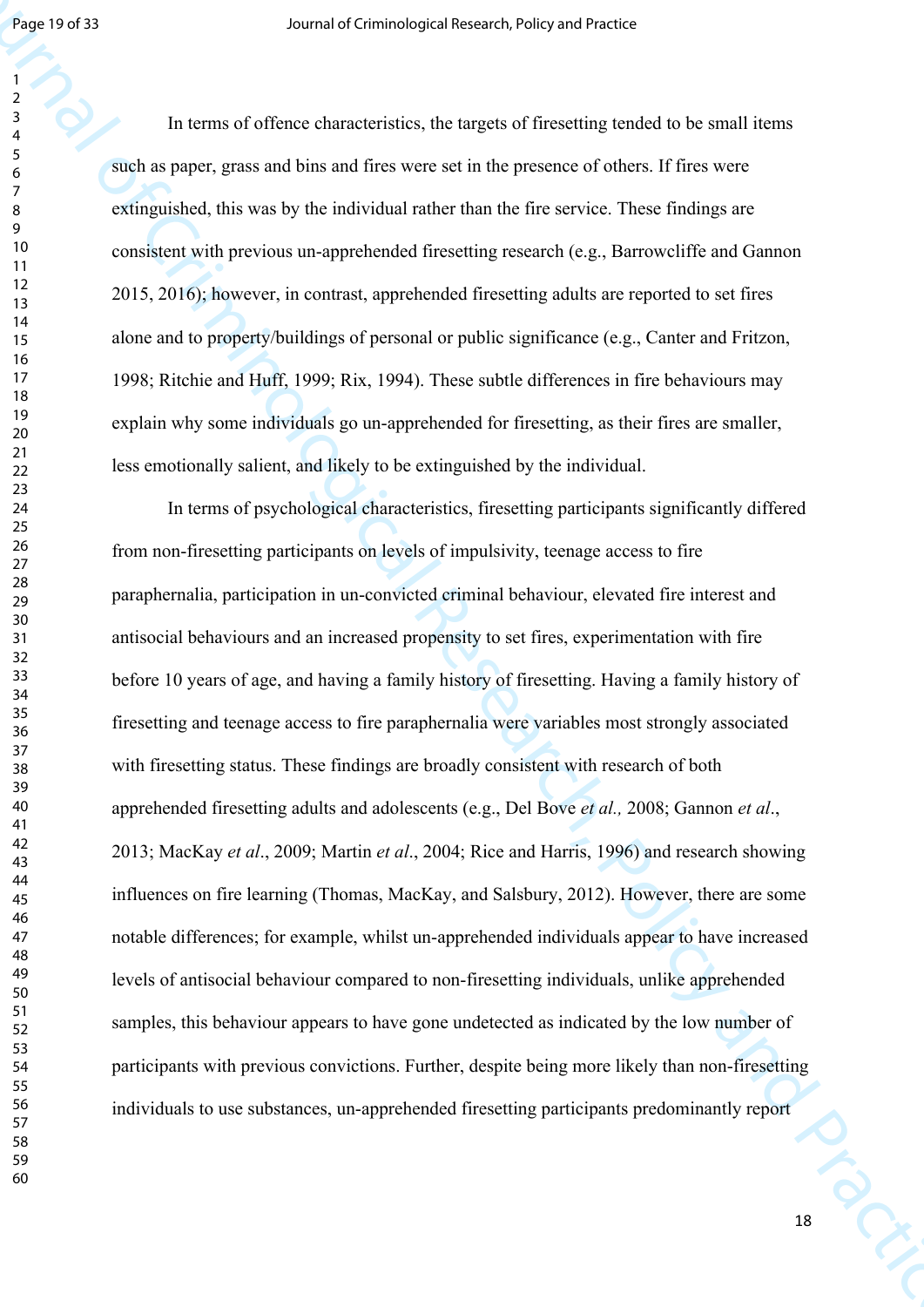not being intoxicated at the time of the firesetting which is in contrast to findings with apprehended samples (e.g., Ritchie and Huff, 1999; Rix, 1994).

Source of Criminological Research (Site) societies the Criminal Research (Site) societies and the Criminal of Criminal of Criminal Criminal Criminal Criminal Criminal Criminal Criminal Criminal Criminal Criminal Criminal In terms of motivations, the most frequently reported motives for firesetting by unapprehended individuals were to create excitement, alleviate boredom, or to satisfy curiosity; none of the participants who self-reported firesetting in this current study (nor previous UK un-apprehended firesetting studies) cited revenge as a motive. In contrast, research with apprehended firesetting individuals suggests revenge is one of the most common motivations firesetting whereas boredom is less common (Rix, 1994). It therefore appears unapprehended individuals are less likely to ignite fires for emotionally driven reasons but instead ignite fires for immediate gratification. This may also explain why perpetrators of unapprehended fires are likely to have smaller targets and therefore are less likely to come to the attention of the authorities.

Taken together, the findings from the current study highlight the importance of primary prevention initiatives for reducing the incidence of un-apprehended deliberate firesetting. More specifically, they emphasise the importance of initiatives for both parents and young people to reduce risk factors of parental supervision, access to fire paraphernalia, curiosity and interest in fire, and modelling of problematic fire use. Fire safety education represents an existing strategy that may hold value for preventing un-apprehended firesetting. However, further research is needed to understand the full range of risk and protective factors for un-apprehended firesetting. Understanding both factors that are associated with firesetting and those that protect individuals from engaging in this behaviour will provide useful targets for prevention and early intervention initiatives.

A notable strength of the current study is that it utilised an anonymous online survey to capture self-reported firesetting, overcoming limitations associated with previous research using face-to-face methods (e.g., Blanco *et al*., 2010; Vaughn *et al*., 2010). It also sought to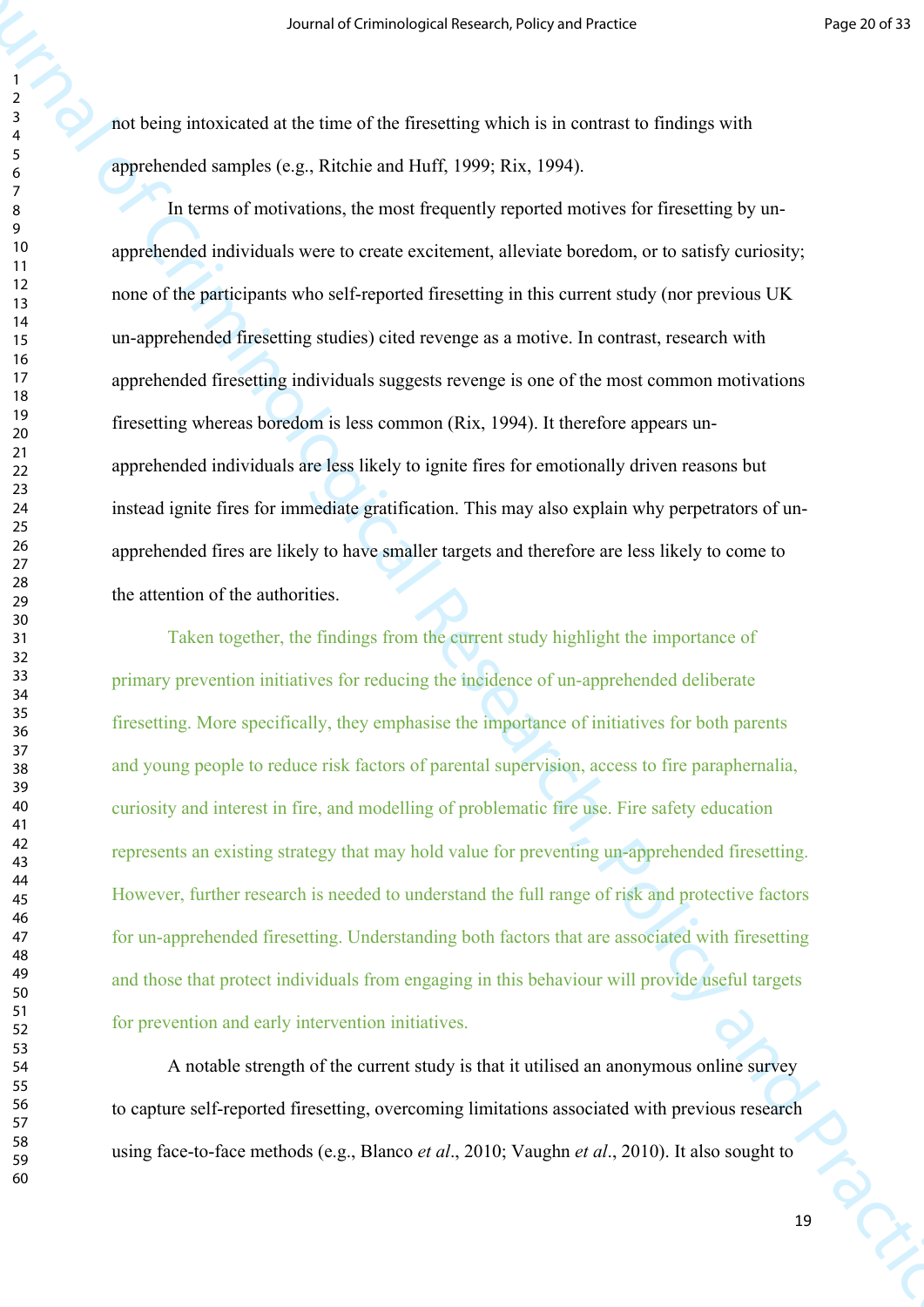**Figure 2733**<br>Sources of Criminological Results that we also be a straighted model of the strength of the strength of the strength of the strength of the strength of the strength of the strength of the strength of the str overcome limitations with recall bias associated with previous research, by restricting participation to those age 18 to 23 years. That said, limitations of the research include its reliance on self-report measures to capture firesetting behaviour, the use of a crowdsourcing platform to recruit participants, and the reliance on single item questions to assess certain psychological characteristics (e.g., boredom, assertiveness, and antisocial associates). First, the firesetting disclosure question exclusively focused on self-reported fires that were for antisocial or fire interest purposes, potentially excluding individuals who set fires for other reasons (e.g., to communicate feelings of distress). Second, whilst crowdsourcing platforms are considered to provide more geographically and demographically diverse samples than university samples, they have also been criticised for not necessarily producing samples that are representative of the general population (i.e., high rates of Caucasian, highly educated, and student respondents; Peer, Brandimart, Samat, and Acquisti, 2017). However, research suggests crowdsourcing platforms are useful for obtaining high quality data, particularly for clinically relevant psychopathology, whilst also providing anonymity (Shapiro, Chandler, and Mueller, 2013). Finally, the use of single items to assess some psychological characteristics may have meant that differences between the two groups that may have been detected by more sensitive measures were missed. Future research would benefit from addressing the limitations associated with the current study to further our understanding of un-apprehended firesetting.

Whilst the current study extends previous research on un-apprehended firesetting. variables selected for inclusion in the study were based on the apprehended firesetting literature. Although there are some clear similarities between apprehended and unapprehended firesetting individuals, there are also some notable differences. Given unapprehended firesetting individuals appear to be emerging adults who are engaged in a range of antisocial behaviours, future research may benefit from examining whether psychological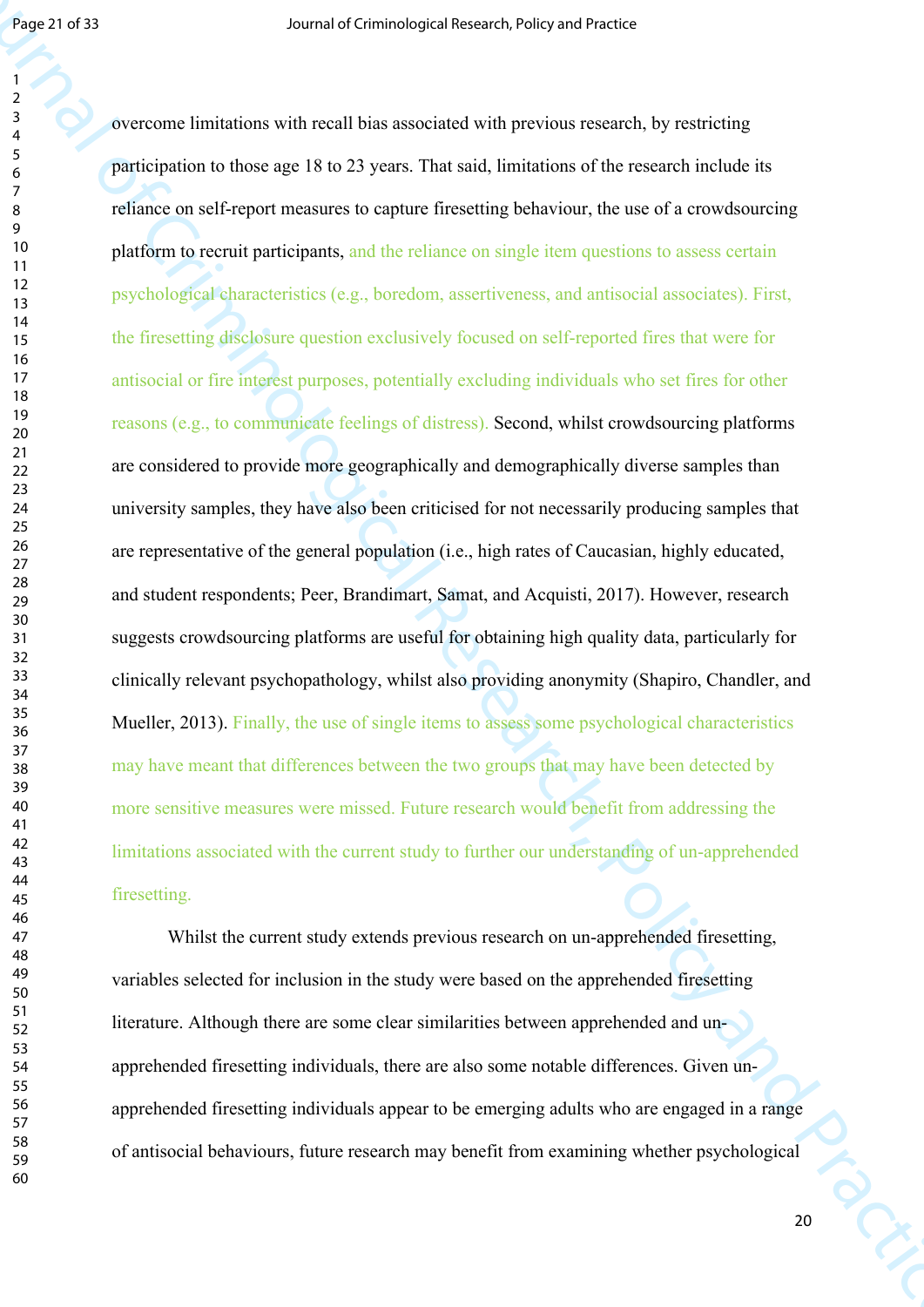Source of Criminological Research (Poly and Practice)<br>
The characteristics that are main broading sourced with mistead behaviour in addressers and<br>
The marginal of the catter with mistead in the search and Practice and Pra characteristics that are more broadly associated with antisocial behaviour in adolescents and emerging adults are also associated with firesetting. The more we can learn about unapprehended firesetting the better we can detect, intervene, and ultimately prevent this behaviour and the serious consequences it has.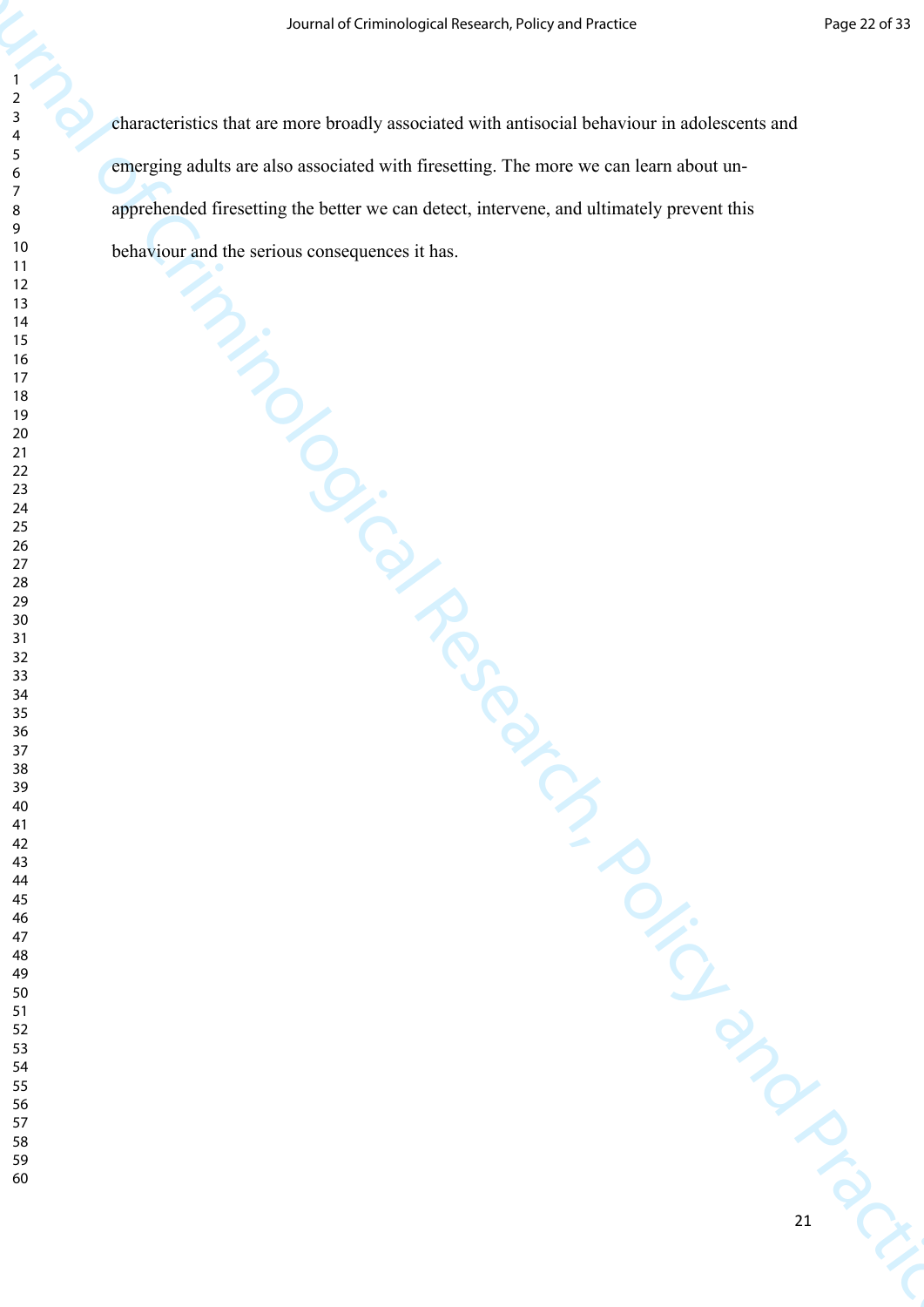| 3                            |
|------------------------------|
| 4                            |
| 5                            |
| 6                            |
|                              |
|                              |
| 8                            |
| $\mathbf$<br>J               |
| 10                           |
| 1<br>1                       |
| 12                           |
|                              |
| $\overline{1}$<br>3          |
| $\overline{14}$              |
| 15                           |
| 16                           |
| 7<br>1                       |
| 18                           |
| 19                           |
|                              |
| 20                           |
| $\overline{21}$              |
| $\overline{2}$<br>2          |
| $\overline{2}$<br>3          |
| $\frac{24}{5}$               |
| 25                           |
|                              |
| 26                           |
| $\frac{27}{2}$               |
| 28                           |
| 29                           |
| 30                           |
| $\overline{\textbf{3}}$      |
| $\overline{\mathbf{3}}$      |
| 2                            |
| $\overline{\mathbf{3}}$<br>3 |
| 34                           |
| 35                           |
| 36                           |
| 37                           |
| 38                           |
|                              |
| 39                           |
| 10                           |
| 41                           |
| 42                           |
| 3<br>$\overline{4}$          |
| 44                           |
| 45                           |
|                              |
| 46                           |
| 47                           |
| 48                           |
| 49                           |
| 50                           |
| 51                           |
| 52                           |
|                              |
| 5.<br>ξ                      |
| 54                           |
| 55                           |
| 56                           |
| 57                           |
| 58                           |
| 59                           |
|                              |

# **References**

| Page 23 of 33                     | Journal of Criminological Research, Policy and Practice                                              |
|-----------------------------------|------------------------------------------------------------------------------------------------------|
| $\overline{\mathbf{c}}$<br>3<br>5 | <b>References</b>                                                                                    |
| 6<br>$\boldsymbol{7}$             | Arson Control Forum. (2003), Research Bulletin no.1 Arson: From Reporting to Conviction. Office      |
| 8<br>9                            | of the Deputy Prime Minister, Crown copyright: West Yorkshire.                                       |
| 10<br>11<br>12                    | Barrowcliffe, E. R. and Gannon, T. A. (2015), "The Characteristics of un-apprehended firesetters     |
| 13<br>14                          | living in the UK Community", <i>Psychology, Crime and Law</i> , Vol. 21 No. 9, pp.836-               |
| 15<br>16                          | 853. doi:10.1080/1068316X.2015.1054385.                                                              |
| 17<br>18<br>19                    | Barrowcliffe, E. R. and Gannon, T. A. (2016), "Comparing the Psychological Characteristics of Un-    |
| 20<br>21                          | apprehended Firesetters and Non-Firesetters Living in the UK", Psychology, Crime and Law,            |
| 22<br>23                          | Vol. 22 No.4, pp. 382-404. doi: 10.1080/1068316X.2015.1111365                                        |
| 24<br>25<br>26                    | Bartholomew, K. and Horowitz, L. M. (1991), "Attachment styles among young adults: A test of a       |
| 27<br>28                          | four category model", Journal of Personality and Social Psychology, Vol 61 No. 2, pp. 226-           |
| 29<br>30                          | 244. doi:10.1037/0022-3514.61.2.226                                                                  |
| 31<br>32<br>33                    | Blanco, C., Alegria, A. A., Petry, N. M., Grant, J., Simpson, H. B., Liu, S.,  and Hasin, D. (2010), |
| 34<br>35                          | "Prevalence and correlates of firesetting in the US: Results from the national epidemiologic         |
| 36<br>37                          | survey on alcohol and related conditions (NESARC)", Journal of Clinical Psychiatry, Vol.             |
| 38<br>39<br>40                    | 71 No. 9, pp. 1218-1225. doi:10.4088/JCP.08m04812gry                                                 |
| 41<br>42                          | Canetti, L., Bachar, E., Galili-Weisstub, E., De-Nour, A. K., and Shalev, A. Y. (1997), "Parental    |
| 43<br>44                          | bonding and mental health in adolescence", Adolescence, Vol. 32 No. 126, p. 381.                     |
| 45<br>46<br>47                    | Canter, D., and Fritzon, K. (1998), "Differentiating arsonists: A model of firesetting actions and   |
| 48<br>49                          | characteristics", Legal and Criminological Psychology, Vol. 3 No. 1, pp.73-96.                       |
| 50<br>51                          | Del Bove, G., Caprara, G. V., Pastorelli, C. and Paciello M. (2008), "Juvenile firesetting in Italy: |
| 52<br>53<br>54                    | relationship to aggression, psychopathology, personality, self-efficacy, and school                  |
| 55<br>56                          | functioning", European Journal of Child and Adolescent Psychiatry, Vol. 17, pp. 235-244.             |
| 57<br>58                          | doi:10.1007/s00787-007-0664-6                                                                        |
| 59<br>60                          |                                                                                                      |
|                                   | 22                                                                                                   |
|                                   |                                                                                                      |
|                                   |                                                                                                      |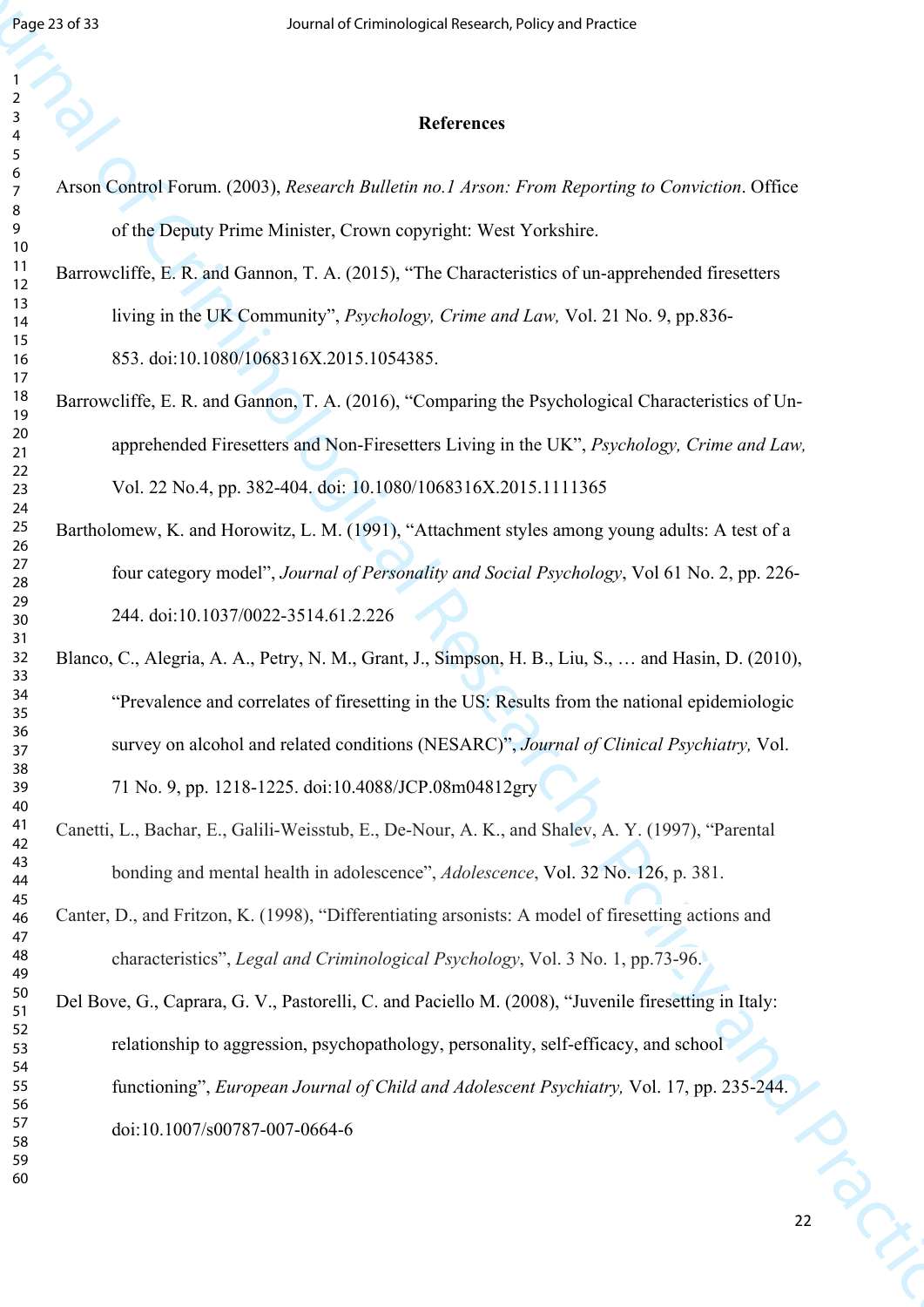| 1<br>2         |                                                                                                |
|----------------|------------------------------------------------------------------------------------------------|
| 3<br>4         | Del Bove, G. and Mackay, S. (2011). "An empirically derived classification system for juvenile |
| 5<br>6         | firesetters", Criminal Justice and Behavior, Vol. 38 No. 8, pp.796-817.                        |
| 7<br>8         | Dickens, G. L. and Sugarman, P. (2012), "Adult firesetters: Prevalence, characteristics a      |
| 9<br>10        | pathology", Dickens, G. L. Sugarman, P. and Gannon T. A (Ed.s), Firesetting an                 |
| 11<br>12<br>13 | Health: Theory, Research and Practice, RCPsych, London pp. 3–27.                               |
| 14<br>15       | Dickens, G., Sugarman, P., Ahmad, E., Edgar, S., Hofberg, K., & Tewari, S. (2007). Gen         |
| 16<br>17       | differences among adult arsonists at psychiatric assessment. Medical Sciences an               |
| 18<br>19<br>20 | 47(3), 233-238. doi:10.1258/rsmmsl.47.3.233                                                    |
| 21<br>22       | Gannon, T. A. and Barrowcliffe, E. R. (2012), "Firesetting in the general population: Th       |
| 23<br>24       | development and validation of the Fire Setting and Fire Proclivity Scales", Legal              |
| 25<br>26<br>27 | Criminological Psychology, Vol. 17 No.1, pp. 105-122. doi:10.1348/1355325102                   |
| 28<br>29       | Gannon, T. A., Ó Ciardha, C., Barnoux, M. F. L., Tyler, N., Mozova, K., & Alleyne, E.          |
| 30<br>31       | Male imprisoned firesetters have different characteristics than other imprisoned of            |
| 32<br>33<br>34 | require specialist treatment. Psychiatry: Interpersonal and Biological Processes,              |
| 35<br>36       | 364. doi:10.1521/psyc.2013.76.4.349                                                            |
| 37<br>38       | Gannon, T. A., Ó Ciardha, C., Doley, R. M., & Alleyne, E. (2012). The Multi-Trajectory         |
| 39<br>40<br>41 | Adult Firesetting. Aggression and Violent Behavior, 17, 107-121.                               |
| 42<br>43       | doi:10.1016/j.avb.2011.08.001                                                                  |
| 44<br>45       | George, D. and Mallery, P. (2003), SPSS for Windows step by step: A simple guide and i         |
| 46<br>47       | 11.0 update (4th ed.). Allyn and Bacon, Boston.                                                |
| 48<br>49<br>50 | Goodman, J.K. and Paolacci, G. (2017), "Crowdsourcing consumer research", Journal of           |
| 51<br>52       | Research, Vol. 44 No. 1, pp.196-210. https://doi.org/10.1093/jcr/ucx047                        |
| 53<br>54       | Kolko, D. J. (1985). Juvenile firesetting: A review and methodological critique. Clinical      |
| 55<br>56<br>57 | Review, 5(4), 345-376. doi:10.1016/0272-7358(85)90012-1                                        |
| 58<br>59       |                                                                                                |
| 60             |                                                                                                |

Source of Criminological Research of Criminological Research of Criminal Criminal Criminal Criminal Criminal Criminal Criminal Criminal Criminal Criminal Criminal Criminal Criminal Criminal Criminal Criminal Criminal Crim and Sugarman, P. (2012), "Adult firesetters: Prevalence, characteristics and psychopathology", Dickens, G. L. Sugarman, P. and Gannon T. A (Ed.s), *Firesetting and Mental Theory, Research and Practice, RCPsych, London pp. 3–27.* igarman, P., Ahmad, E., Edgar, S., Hofberg, K., & Tewari, S. (2007). Gender differences among adult arsonists at psychiatric assessment. *Medical Sciences and the Law,* (3), 233-238. **doi:**10.1258/rsmmsl.47.3.233 and Barrowcliffe, E. R.  $(2012)$ , "Firesetting in the general population: The dependent and validation of the Fire Setting and Fire Proclivity Scales", *Legal and Criminological Psychology,* Vol. 17 No.1, pp. 105-122. doi:10.1348/135532510X523203 Ó Ciardha, C., Barnoux, M. F. L., Tyler, N., Mozova, K., & Alleyne, E. K. A. (2013). mprisoned firesetters have different characteristics than other imprisoned offenders and specialist treatment. *Psychiatry: Interpersonal and Biological Processes, 76, 349-*

 $\acute{o}$  Ciardha, C., Doley, R. M., & Alleyne, E. (2012). The Multi-Trajectory Theory of iresetting. *Aggression and Violent Behavior, 17,* 107-121. doi:10.1016/j.avb.2011.08.001

Mallery, P. (2003), *SPSS for Windows step by step: A simple guide and reference,* date (4th ed.). Allyn and Bacon, Boston.

and Paolacci, G. (2017), "Crowdsourcing consumer research", *Journal of Consumer Research*, Vol. 44 No. 1, pp.196-210. https://doi.org/10.1093/jcr/ucx047

inders 985). Juvenile firesetting: A review and methodological critique. *Clinical Psychology Review*, *5*(4), 345-376. doi:10.1016/0272-7358(85)90012-1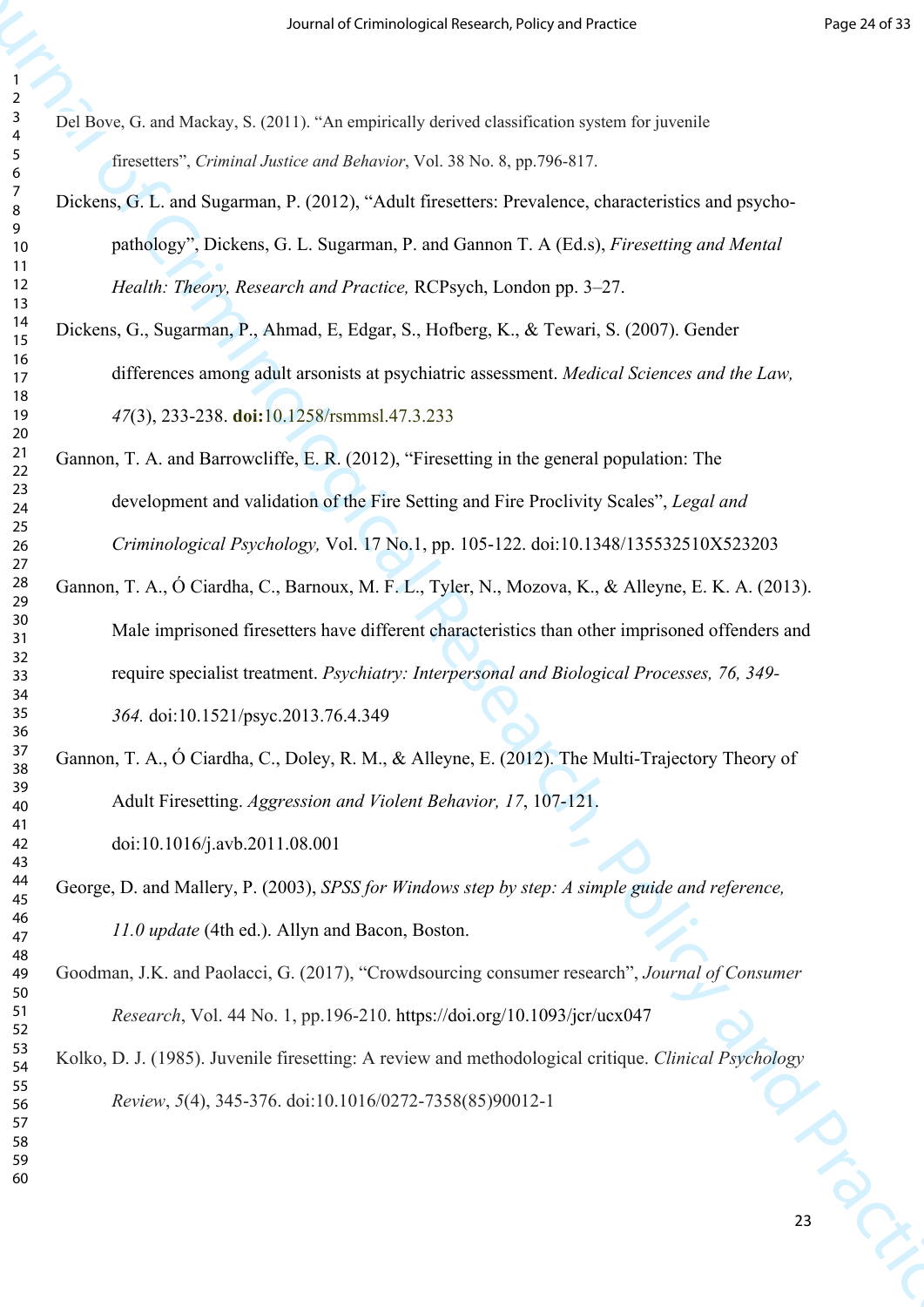| Page 25 of 33                 | Journal of Criminological Research, Policy and Practice                                               |
|-------------------------------|-------------------------------------------------------------------------------------------------------|
|                               |                                                                                                       |
| 2<br>3<br>4                   | Kolko, D. J., & Kazdin, A. E. (1986). A conceptualization of firesetting in children and adolescents. |
| 5<br>6<br>$\overline{7}$<br>8 | Journal of Abnormal Child Psychiatry 14, 49-61. doi:10.1007/bf00917221                                |
| 9<br>10                       | Lader, D. (2021), Fire statistics data tables, Home Office, available at                              |
| 11<br>12<br>13                | https://www.gov.uk/government/statistical-data-sets/fire-statistics-data-tables#deliberate-           |
| 14<br>15                      | fires-attended, (accessed March 2021).                                                                |
| 16<br>17                      | MacKay, S., Henderson, J., Del Bove, G., Marton, P., Warling, D., & Root, C. (2006). Fire interest    |
| 18<br>19<br>20                | and antisociality as risk factors in the severity and persistence of juvenile firesetting. Journal    |
| 21<br>22                      | of the American Academy of Child and Adolescent Psychiatry, 45(9), 1077-1084.                         |
| 23<br>24                      | doi:10.1097/01.chi.0000227881.50404.ca                                                                |
| 25<br>26<br>27                | MacKay, S., Paglia-Boak, A., Henderson, J., Marton, P. and Adlaf, E. (2009), "Epidemiology of         |
| 28<br>29                      | firesetting in adolescents: Mental health and substance use correlates", Journal of Child             |
| 30<br>31                      | <i>Psychology and Psychiatry, Vol. 50 No. 10, pp. 1282-1290. doi:10.1111/j.1469-</i>                  |
| 32<br>33<br>34                | 7610.2009.02103.x                                                                                     |
| 35<br>36                      | Martin, G., Bergen, H. A., Richardson, A. S., Roeger, L. and Allison. S. (2004), "Correlates of       |
| 37<br>38                      | firesetting in a community sample of young adolescents", Australian and New Zealand                   |
| 39<br>40                      | Journal of Psychiatry, Vol. 38 No. 3, pp. 148-1554. doi:10.1111/j.1440-1614.2004.01318                |
| 41<br>42<br>43                | McCarty, C. A., & McMahon, R. J. (2005). Domains of risk in the developmental continuity of           |
| 44<br>45                      | firesetting. Behaviour Therapy, 36(2), 185-195. doi:10.1016/S0005-7894(05)80067-X                     |
| 46<br>47                      | Parker, G., Tupling, H. and Brown, L. B. (1979), "A parental bonding instrument", British Journal of  |
| 48<br>49<br>50                | Medical Psychology, Vol. 52, pp. 1-10.                                                                |
| 51<br>52                      | Paulhus, D. L. (1988), Assessing self deception and impression management in self reports: The        |
| 53<br>54                      | Balanced Inventory of Desirable Responding. Unpublished manual, University of British                 |
| 55<br>56<br>57                | Columbia, Vancouver, Canada.                                                                          |
| 58<br>59                      |                                                                                                       |
| 60                            |                                                                                                       |
|                               | 24                                                                                                    |
|                               |                                                                                                       |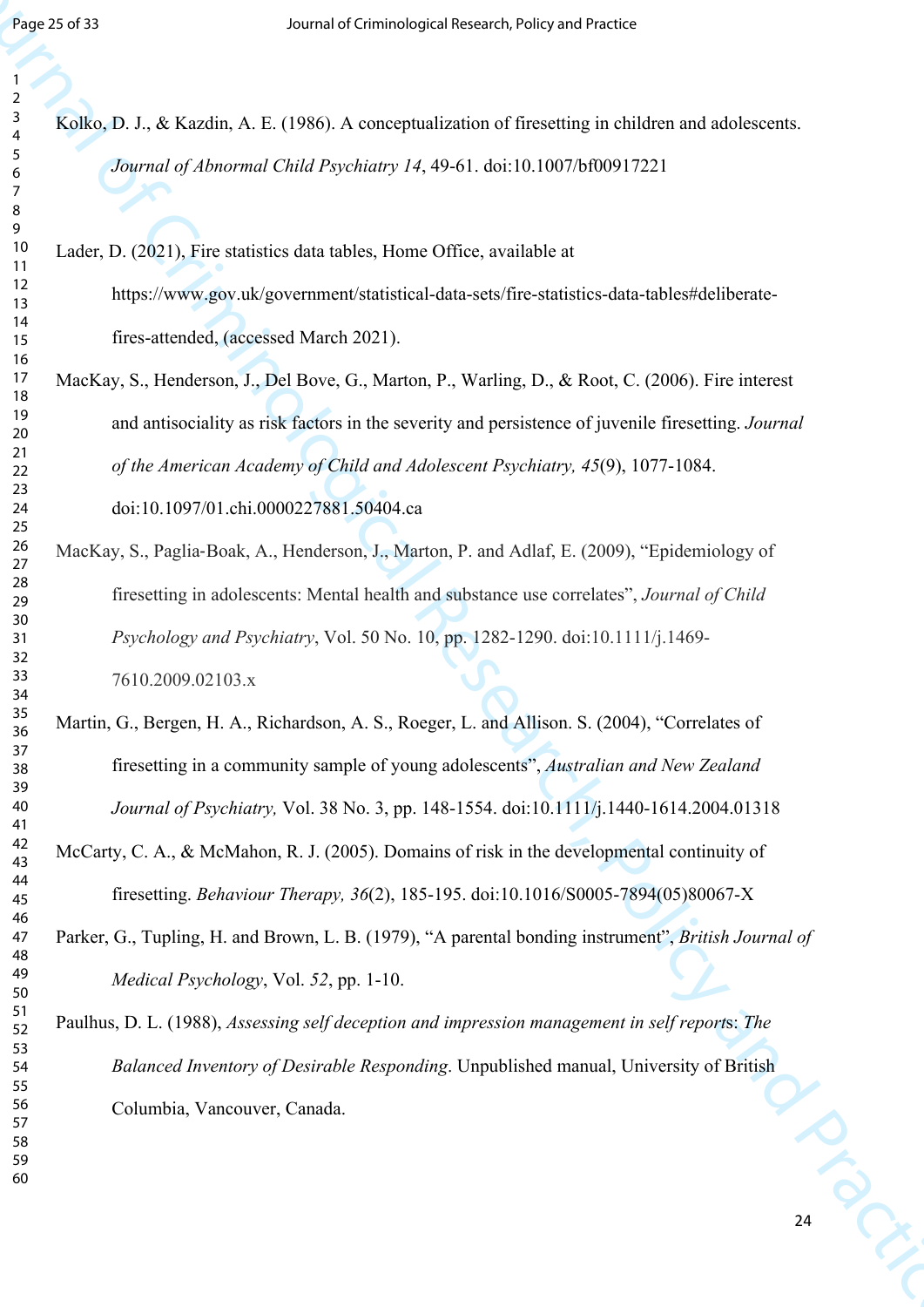| ,              |                         |
|----------------|-------------------------|
| ξ              |                         |
|                |                         |
| 4              |                         |
|                |                         |
| 5              |                         |
| 6              |                         |
|                |                         |
|                |                         |
| 8              |                         |
|                |                         |
| $\mathbf$<br>) |                         |
|                |                         |
|                | 10                      |
| 1              | 1                       |
|                |                         |
|                | 12                      |
| $\mathbf{1}$   | ξ                       |
|                |                         |
|                | $\overline{14}$         |
|                | 15                      |
|                |                         |
|                | 16                      |
| 1              | $\overline{7}$          |
|                |                         |
|                | 18                      |
|                |                         |
|                | 19                      |
|                | 20                      |
|                |                         |
|                | $\overline{21}$         |
| $\overline{2}$ | 2                       |
|                |                         |
| $\overline{2}$ | 3                       |
|                | $\frac{24}{3}$          |
|                |                         |
|                | 25                      |
|                |                         |
|                | 26                      |
|                | $^{27}$                 |
|                |                         |
|                | 28                      |
|                | 29                      |
|                |                         |
|                | 30                      |
|                |                         |
|                | $\overline{\textbf{3}}$ |
| ś              | 2                       |
|                |                         |
| 3              | ξ                       |
|                | 34                      |
|                |                         |
|                | 35                      |
|                |                         |
|                | 86                      |
| š              | 7                       |
|                |                         |
|                | 38                      |
| 3s             |                         |
|                |                         |
|                | 40                      |
| 41             |                         |
|                |                         |
| 42             |                         |
| $\overline{4}$ | 3                       |
|                |                         |
| 44             |                         |
|                |                         |
| 45             |                         |
| 46             |                         |
|                |                         |
| 47             |                         |
| 48             |                         |
|                |                         |
| 49             |                         |
|                |                         |
| 50             |                         |
| 51             |                         |
|                |                         |
| 52             |                         |
| 5.             | 3                       |
|                |                         |
|                | 54                      |
|                |                         |
| 55             |                         |
| 56             |                         |
|                |                         |
| 57             |                         |
|                | 58                      |
|                |                         |
|                | 59                      |
|                | 60                      |
|                |                         |

Source of Criminological Research of Section Priorities (Section Research)<br>
Frame D. (1984), "Two computers translate of versility desirable requireding", starting of<br>
Practices of Criminology and 46 per sine can be in a Paulhus, D. L. (1984), "Two-component models of socially desirable responding", *Journal of Personality and Social Psychology,* Vol. 46, pp. 598–609. doi:10.1037/0022-3514.46.3.598 Peer, E., Brandimarte, L., Samat, S. and Acquisti, A. (2017), "Beyond the Turk: Alternative platforms for crowdsourcing behavioral research", *Journal of Experimental Social Psychology*, Vol. 70, pp.153-163. Rice, M. E. and Harris, G. T. (1996), "Predicting the recidivism of mentally disordered firesetters", *Journal of Interpersonal violence*, Vol. 11 No. 3, pp.364-375.

Ritchie, E. C., and Huff, T. G. (1999), "Psychiatric aspects of arsonists", *Journal of Forensic Science*, Vol. 44 No. 4, 733-740. doi:10.1520/jfs14546j

Rix, K. J. (1994), "A psychiatric study of adult arsonists", *Medicine, Science and the Law*, Vol. 34 No. 1, pp.21-34.

- Root, C., MacKay S., Henderson , J., Del Bove, G. and Warling, D. (2008), "The link between maltreatment and juvenile firesetting: Correlates and underlying mechanisms", *Child Abuse and Neglect,* Vol. 32, pp. 161–176. doi:10.1016/j.chiabu.2007.07.004
- Shapiro, D. N., Chandler, J. and Mueller, P. A. (2013), "Using Mechanical Turk to study clinical populations", *Clinical Psychological Science*, Vol. 1, No. 2, pp.213-220.
- Thomas, M., MacKay, S. and Salsbury, D. (2012), "Exposure to fire setting behavior on YouTube", *Journal of Adolescent Health*, Vol. 51 No. 1, pp.99-100.

Vaughn, M. G., Fu, Q., Delisi, M., Wright, J. P., Beaver, K. M., Perron, B. E. and Howard, M. O. (2010), "Prevalence and correlates of fire-setting in the United States: Results from the National Epidemiological Survey on alcohol and related conditions", *Comprehensive Psychiatry,* Vol. 51, pp. 217-223. doi:10.1016/j.comppsych.2009.06.002

Watt, B. D., Geritz, K., Hasan, T., Harden, S., & Doley, R. (2015). Prevalence and correlates of firesetting behaviours among offending and non-offending youth. *Legal and Criminological Psychology, 20*, 19–36. doi:10.1111/lcrp.12062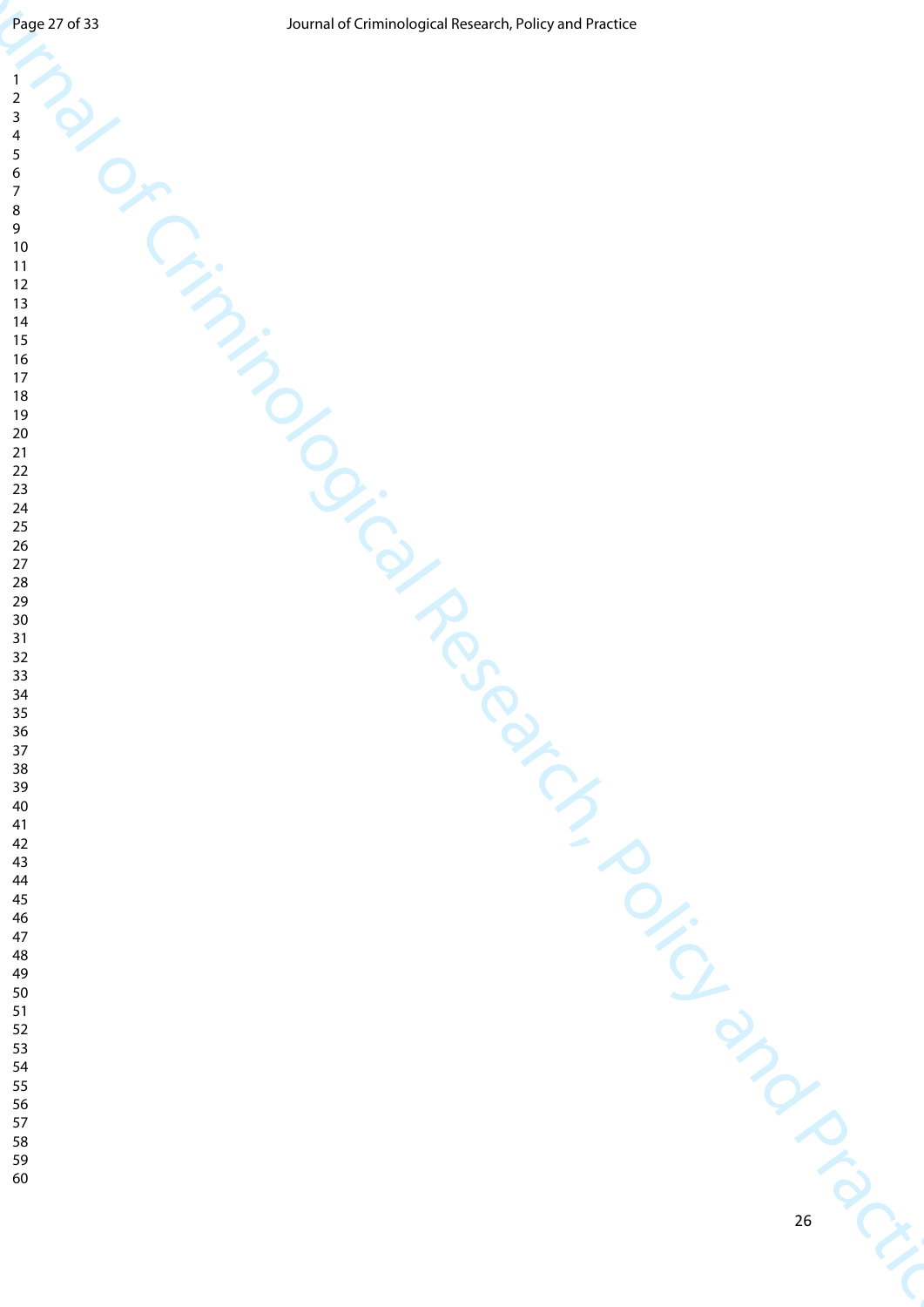|                                                     | Table I. Firesetting and non-firesetting participants background and demographic characteristics. |                          |
|-----------------------------------------------------|---------------------------------------------------------------------------------------------------|--------------------------|
|                                                     | Firesetting                                                                                       | Non-firesetting          |
|                                                     | $(n = 60)$                                                                                        | $(n = 180)$              |
| Variable                                            | (SD)<br>$\boldsymbol{M}$                                                                          | (SD)<br>$\boldsymbol{M}$ |
| <b>Demographics</b>                                 |                                                                                                   |                          |
| Age                                                 | 20.1(1.5)                                                                                         | 19.9(1.4)                |
| Siblings (number)                                   | 2.5(1.1)                                                                                          | 2.3(.9)                  |
|                                                     | Percentage yes $(n)$                                                                              | Percentage yes $(n)$     |
| Males                                               | 71.7(43)                                                                                          | 42.2(76)                 |
| Females                                             | 28.3(17)                                                                                          | 57.8 (104)               |
| White British                                       | 75.0(45)                                                                                          | 74.4 (134)               |
| White Other                                         | 5.0(3)                                                                                            | 8.4(15)                  |
| <b>Black African</b>                                | 1.7(1)                                                                                            | 1.7(3)                   |
| Mixed ethnic background                             | 8.3(5)                                                                                            | 3.9(7)                   |
| Indian                                              | 1.7(1)                                                                                            | 5.0(9)                   |
| Pakistani                                           | 3.3(2)                                                                                            | $\boldsymbol{0}$         |
| Chinese                                             | 1.7(1)                                                                                            | 3.9(7)                   |
| Other ethnic background                             | 3.3(2)                                                                                            | 2.8(5)                   |
| Formal qualifications 5 GCSE A* to C                | 90.0(54)                                                                                          | 89.4 (161)               |
| Formal qualifications 3 A Levels A* to C            | 55.0 $(33)$                                                                                       | 65.0 (117)               |
| History of enuresis                                 | 11.7(7)                                                                                           | 8.3(15)                  |
| Psychiatric illness diagnosis                       | 18.3(11)                                                                                          | 20.0(36)                 |
| Physical disability diagnosis                       | 0(0)                                                                                              | 1.61(2)                  |
| Behavioural problem diagnosis                       | 3.3(2)                                                                                            | 2.8(5)                   |
| As a teenager had easy access to fire paraphernalia | $95.0(57)$ **                                                                                     | 74.4 (134)               |
| Suspension from school                              | 10.0(6)                                                                                           | 6.7(12)                  |
| Expulsion from school                               | 3.3(2)                                                                                            | 2.8(5)                   |
| Deliberately skipped class more than once a week    | $28.3(17)$ **                                                                                     | 11.1(20)                 |
| History of suicide                                  | 13.3(8)                                                                                           | 7.2(13)                  |
| History of self-harm                                | 35.0(21)                                                                                          | 31.1(56)                 |
| Exerted power over a partner                        | 10.0(6)                                                                                           | 2.8(5)                   |
| Underage drinking                                   | 70.0(42)                                                                                          | 57.8 (104)               |
| Smoking                                             | 63.3 (38)                                                                                         | 51.7(93)                 |
| Experimented with fire before the age of 10         | $50.0(30)$ **                                                                                     | 28.3(51)                 |
| Self-reported criminal behaviour                    |                                                                                                   |                          |
| Taken drugs e.g., Dope/Cannabis                     | $70.0(42)$ ***                                                                                    | 43.9 (79)                |
| Taken drugs e.g., Cocaine, Ecstasy or Heroin        | $35.0(21)$ **                                                                                     | 17.2(31)                 |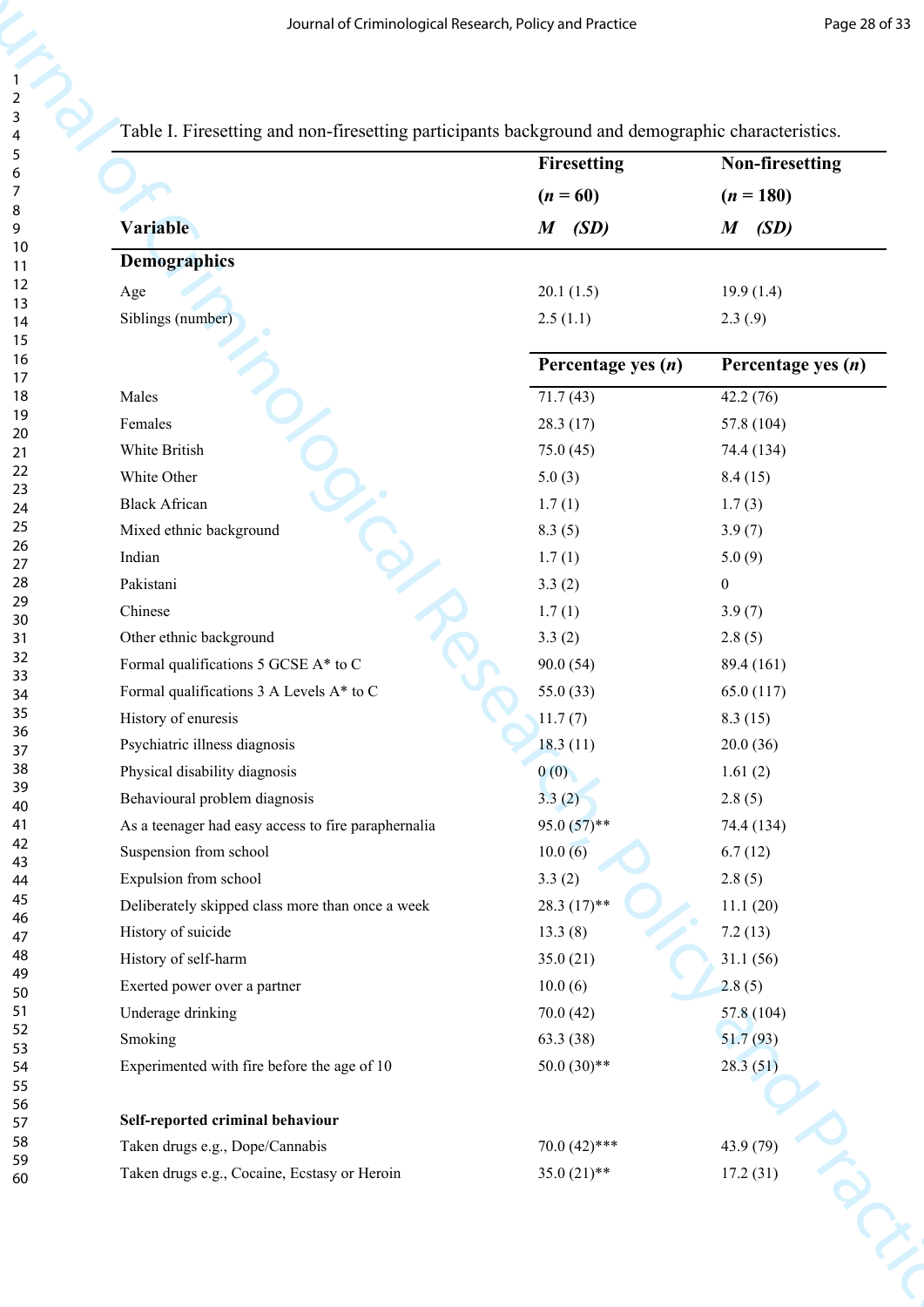| Page 29 of 33    | Journal of Criminological Research, Policy and Practice         |                  |                  |
|------------------|-----------------------------------------------------------------|------------------|------------------|
|                  |                                                                 |                  |                  |
|                  |                                                                 |                  |                  |
| 2                |                                                                 |                  |                  |
| 3                | Taken any drugs                                                 | 68.3 (41)***     | 43.9 (79)        |
| 4<br>5           | Assault                                                         | $18.3(11)$ ***   | 3.9(7)           |
| 6                | Sexual assault                                                  | $\boldsymbol{0}$ | $\boldsymbol{0}$ |
| $\boldsymbol{7}$ | Robbery                                                         | $11.7(7)$ *      | 3.3(6)           |
| 8<br>9           | Shop theft                                                      | $38.3(23)$ ***   | 16.7(30)         |
| 10               | Vandalism                                                       | $21.7(13)$ **    |                  |
| 11               |                                                                 |                  | 7.2(13)          |
| 12<br>13         | Burglary                                                        | 1.7(1)           | $\boldsymbol{0}$ |
| 14               | Fraud                                                           | 6.7(4)           | 2.2(4)           |
| 15               | Car theft                                                       | $\boldsymbol{0}$ | $\boldsymbol{0}$ |
| 16<br>17         | Threatened someone with a weapon                                | $\boldsymbol{0}$ | $\boldsymbol{0}$ |
| 18               | Reported receiving a criminal conviction                        | 5.0(3)           | 0.1(1)           |
| 19               |                                                                 |                  |                  |
| 20<br>21         | <b>Family Background</b>                                        |                  |                  |
| 22               | Lack of money (i.e., sometimes not enough money for food)       | 20.0(12)         | 16.7(30)         |
| 23               | Witnessed domestic violence                                     | $28.3(17)$ **    | 10.0(18)         |
| 24<br>25         | Mother diagnosed with a psychiatric illness                     | 21.7(13)         | 20.0(36)         |
| 26               |                                                                 |                  |                  |
| 27               | Father diagnosed with a psychiatric illness                     | 20.0(12)         | 9.4(17)          |
| 28<br>29         | Mother smoked                                                   | 21.7(13)         | 22.2(40)         |
| 30               | Father smoked                                                   | 28.3(17)         | 25.0(45)         |
| 31               | As a child had easy access to fire paraphernalia                | 46.7(28)         | 37.8 (68)        |
| 32<br>33         | A family member also ignited a deliberate fire                  | 32.6 $(15)$ ***  | 7.0(11)          |
| 34               |                                                                 |                  |                  |
| 35<br>36         |                                                                 |                  |                  |
| 37               | $\chi^2$ with 95% confidence *p < .05, ** p < .01, ***p < .001. |                  |                  |
| 38               |                                                                 |                  |                  |
| 39<br>40         |                                                                 |                  |                  |
| 41               |                                                                 |                  |                  |
| 42               |                                                                 |                  |                  |
| 43<br>44         |                                                                 |                  |                  |
| 45               |                                                                 |                  |                  |
| 46               |                                                                 |                  |                  |
| 47<br>48         |                                                                 |                  |                  |
| 49               |                                                                 |                  |                  |
| 50               |                                                                 |                  |                  |
| 51<br>52         |                                                                 |                  |                  |
| 53               |                                                                 |                  |                  |
| 54<br>55         |                                                                 |                  |                  |
| 56               |                                                                 |                  |                  |
| 57               |                                                                 |                  |                  |
| 58<br>59         |                                                                 |                  |                  |
| 60               |                                                                 |                  |                  |
|                  |                                                                 |                  |                  |
|                  |                                                                 |                  |                  |
|                  |                                                                 |                  |                  |
|                  |                                                                 |                  |                  |
|                  |                                                                 |                  |                  |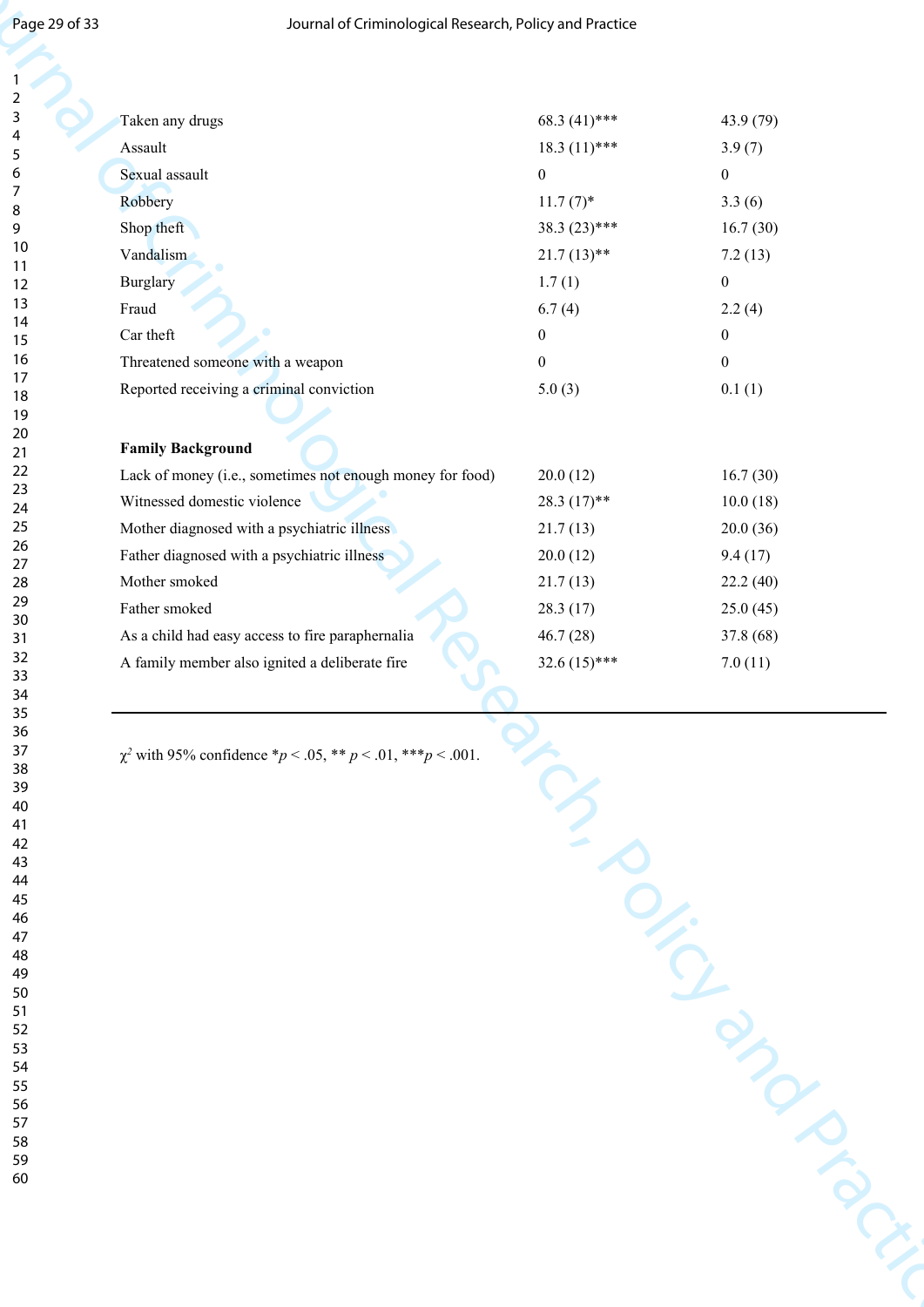|                     | Journal of Criminological Research, Policy and Practice   | Page 30 of 33      |
|---------------------|-----------------------------------------------------------|--------------------|
| $\overline{c}$<br>3 | Table II. Deliberate firesetting offence characteristics. |                    |
| 4<br>5              | <b>Offence Characteristics</b>                            | Percentage yes (n) |
| 6<br>7              |                                                           |                    |
| 8<br>9              | Number of deliberate fires ignited                        |                    |
| 10<br>11            | One                                                       | 45.0(27)           |
| 12                  | Two                                                       | 16.7(10)           |
| 13<br>14            | Three                                                     | 8.3(5)             |
| 15<br>16            | Four or more                                              | 30.0(18)           |
| 17<br>18            | Ignition point and target                                 |                    |
| 19                  | One ignition point                                        | 63.3 (38)          |
| 20<br>21            | Multiple ignition points                                  | 36.7(22)           |
| 22<br>23            | Paper, books or newspapers                                | 25.0(15)           |
| 24<br>25            | Ignited countryside (e.g., grass/shrubbery)               | 23.3(14)           |
| 26                  | Ignited a bin outside                                     | 15.0(9)            |
| 27<br>28            | Ignited a toilet roll dispenser                           | 13.3(8)            |
| 29<br>30            | Ignited clothing                                          | 10.0(6)            |
| 31<br>32            | Ignited a bin inside                                      | 8.3(5)             |
| 33                  | Ignited an animal which was alive                         | 3.3(2)             |
| 34<br>35            | Mattress or bedding                                       | 1.7(1)             |
| 36<br>37            |                                                           |                    |
| 38<br>39            | Ignited fire within a mile of home                        | 63.3(38)           |
| 40                  | Copied a fire seen in the media                           | 16.7(10)           |
| 41<br>42            | Fires ignited alone or with accomplices                   |                    |
| 43<br>44            | Ignited fire alone                                        | 35.0(21)           |
| 45<br>46            | Ignited fire with 1 other person                          | 23.3(14)           |
| 47<br>48            | Ignited fire with 2 other people                          | 16.7(10)           |
| 49                  | Ignited fire with $3^+$ people                            | 25.0(15)           |
| 50<br>51            |                                                           |                    |
| 52<br>53            | <b>State of mind</b>                                      |                    |
| 54<br>55            | Believed they were in control of the fire                 | 93.3 (56)          |
| 56                  | Sober at time of ignition                                 | 85.0(51)           |
| 57<br>58            | Planned the fire                                          | 31.7(19)           |
| 59<br>60            | Under the influence of drugs at time of ignition          | 3.3(2)             |
|                     |                                                           |                    |
|                     |                                                           |                    |
|                     |                                                           |                    |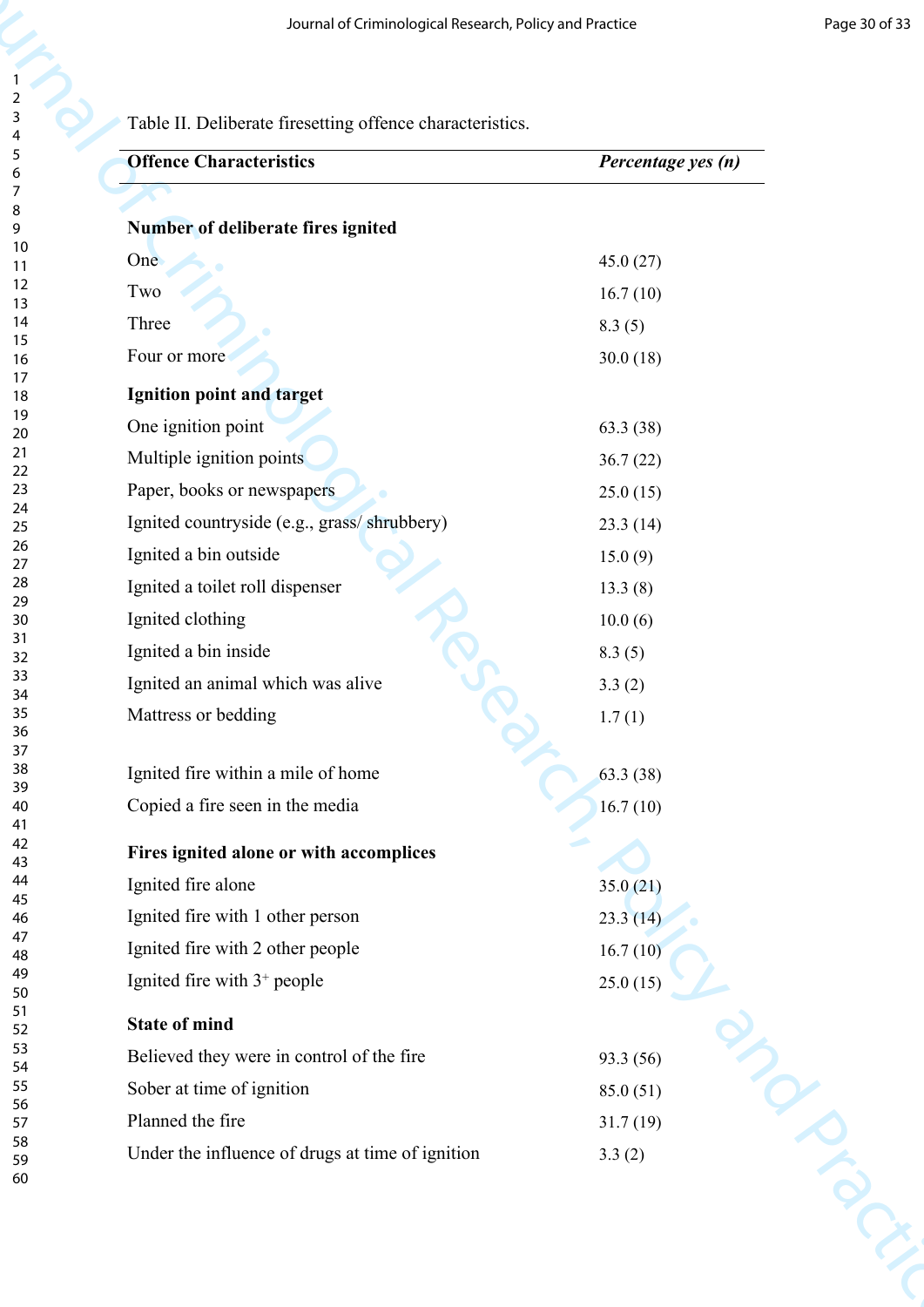| Page 31 of 33 | Journal of Criminological Research, Policy and Practice                      |                  |
|---------------|------------------------------------------------------------------------------|------------------|
|               |                                                                              |                  |
| 2<br>3        | Motivations*                                                                 |                  |
| 4<br>5        | Curiosity and experimentation with fire                                      | 80.0(48)         |
| 6<br>7        | To create fun/excitement or alleviate boredom                                | 78.3 (47)        |
| 8             | A love of fire                                                               | 30.0(18)         |
| 9<br>10       | Dare or prank                                                                | 8.3(5)           |
| 11<br>12      | Stress or frustration                                                        |                  |
| 13<br>14      | Protection                                                                   | 8.3(5)<br>5.0(3) |
| 15            | Reason not specified                                                         | 5.0(3)           |
| 16<br>17      | Problems at home or school                                                   |                  |
| 18<br>19      | Vandalism                                                                    | 3.3(2)<br>3.3(2) |
| 20<br>$21$    | To cover up another crime/ destroy evidence                                  | 1.7(1)           |
| 22            | Revenge                                                                      | $\boldsymbol{0}$ |
| 23<br>24      | Insurance payout or financial gain                                           | $\boldsymbol{0}$ |
| 25<br>26      |                                                                              |                  |
| 27<br>28      | <b>Extinguishing the fire</b>                                                |                  |
| 29            | Took part in extinguishing the fire                                          | 81.7(49)         |
| 30<br>31      | Left the fire to burn itself out                                             | 18.3(11)         |
| 32<br>33      | The Fire Service extinguished the fire                                       | $\boldsymbol{0}$ |
| 34<br>35      |                                                                              |                  |
| $36\,$        | *Note: Some firesetters ( $n = 46, 76.7\%$ ) indicated multiple motivations. |                  |
| $37\,$<br>38  |                                                                              |                  |
| 39<br>40      |                                                                              |                  |
| $41\,$<br>42  |                                                                              |                  |
| 43<br>44      |                                                                              |                  |
| 45            |                                                                              |                  |
| 46<br>47      |                                                                              |                  |
| 48<br>49      |                                                                              |                  |
| 50<br>$51\,$  |                                                                              |                  |
| 52            |                                                                              |                  |
| 53<br>54      |                                                                              |                  |
| 55<br>56      |                                                                              |                  |
| 57            |                                                                              |                  |
| 58<br>59      |                                                                              |                  |
| 60            |                                                                              |                  |
|               |                                                                              |                  |
|               |                                                                              |                  |
|               |                                                                              |                  |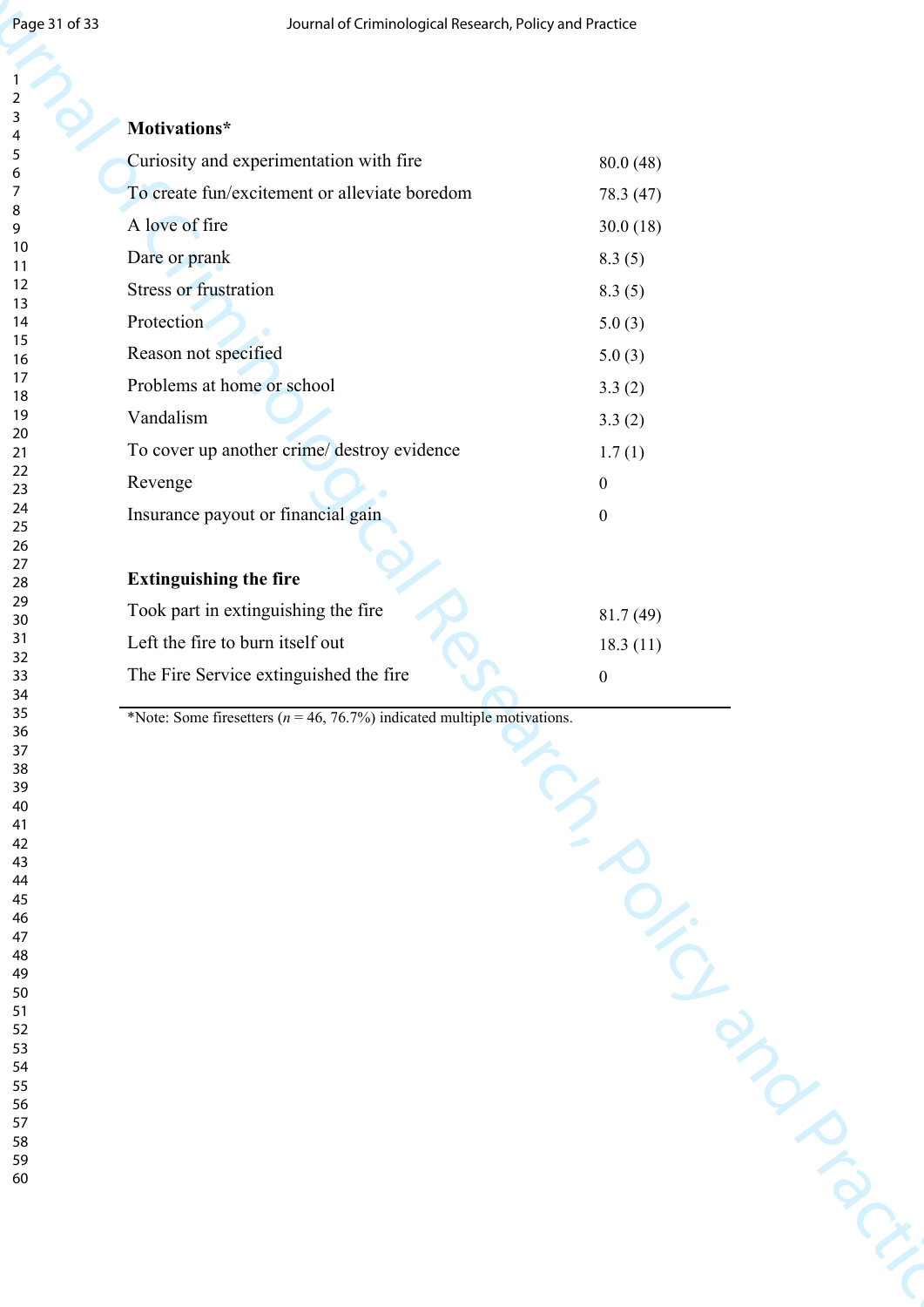|                                                    | Firesetting      |         |                  | <b>Non-Firesetting</b> |
|----------------------------------------------------|------------------|---------|------------------|------------------------|
| <b>Items/Scale</b>                                 | $\boldsymbol{M}$ | SD      | $\boldsymbol{M}$ | <b>SD</b>              |
| Anger                                              | 10.29            | 4.78    | 8.75             | 4.25                   |
| <b>Emotional loneliness</b>                        | 8.25             | 3.02    | 8.26             | 3.34                   |
| Assertiveness                                      | 4.22             | 1.61    | 3.79             | 1.60                   |
| Impulsivity                                        | 4.57***          | 1.42    | 3.72             | 1.54                   |
| Boredom proneness                                  | 5.02             | 1.41    | 4.72             | 1.43                   |
| Supervision as a teenager                          | 3.50             | 1.48    | 4.02             | 1.23                   |
| Criminal associates                                | $3.13***$        | 2.0     | 2.17             | 1.48                   |
| <b>FSS</b>                                         | 71.60***         | (19.44) | 57.03            | (17.76)                |
| Behavioural items                                  | $31.03***$       | (10.34) | 24.89            | (8.78)                 |
| Fire Interest items                                | $40.57***$       | (13.52) | 32.14            | (13.46)                |
| <b>FPS</b>                                         | 57.67***         | (13.34) | 49.09            | (12.97)                |
| Fire Fascination                                   | $17.68***$       | (4.82)  | 15.08            | (4.62)                 |
| <b>Behavioural Propensity</b>                      | $13.17***$       | (3.64)  | 10.73            | (3.24)                 |
| Fire Arousal                                       | 16.48***         | (4.25)  | 13.97            | (4.48)                 |
| Antisociality                                      | $10.33*$         | (3.38)  | 9.31             | (2.79)                 |
| <b>PBI</b>                                         |                  |         |                  |                        |
| Maternal Care                                      | 26.37            | (7.62)  | 27.79            | (7.65)                 |
| Maternal Over protectiveness                       | 14.57            | (7.93)  | 13.19            | (7.39)                 |
| Paternal Care                                      | 21.96            | (10.12) | 23.66            | (8.47)                 |
| Paternal Over protectiveness                       | 9.75             | (7.19)  | $10.61\,$        | (7.16)                 |
| Parental Care                                      | 48.20            | (15.09) | 51.41            | (14.40)                |
| Parental Over protectiveness                       | 24.53            | (11.60) | 23.80            | (12.16)                |
| <b>BIDR</b> - IM                                   | 53.88            | (11.58) | 58.06            | (10.25)                |
| <b>Attachment style based on Likert responding</b> |                  |         |                  |                        |
| Secure                                             | 4.22             | (1.91)  | 4.05             | (1.75)                 |
| Fearful                                            | 4.22             | (1.90)  | 4.52             | (1.81)                 |
| Preoccupied                                        | 3.65             | (1.89)  | 4.03             | (1.77)                 |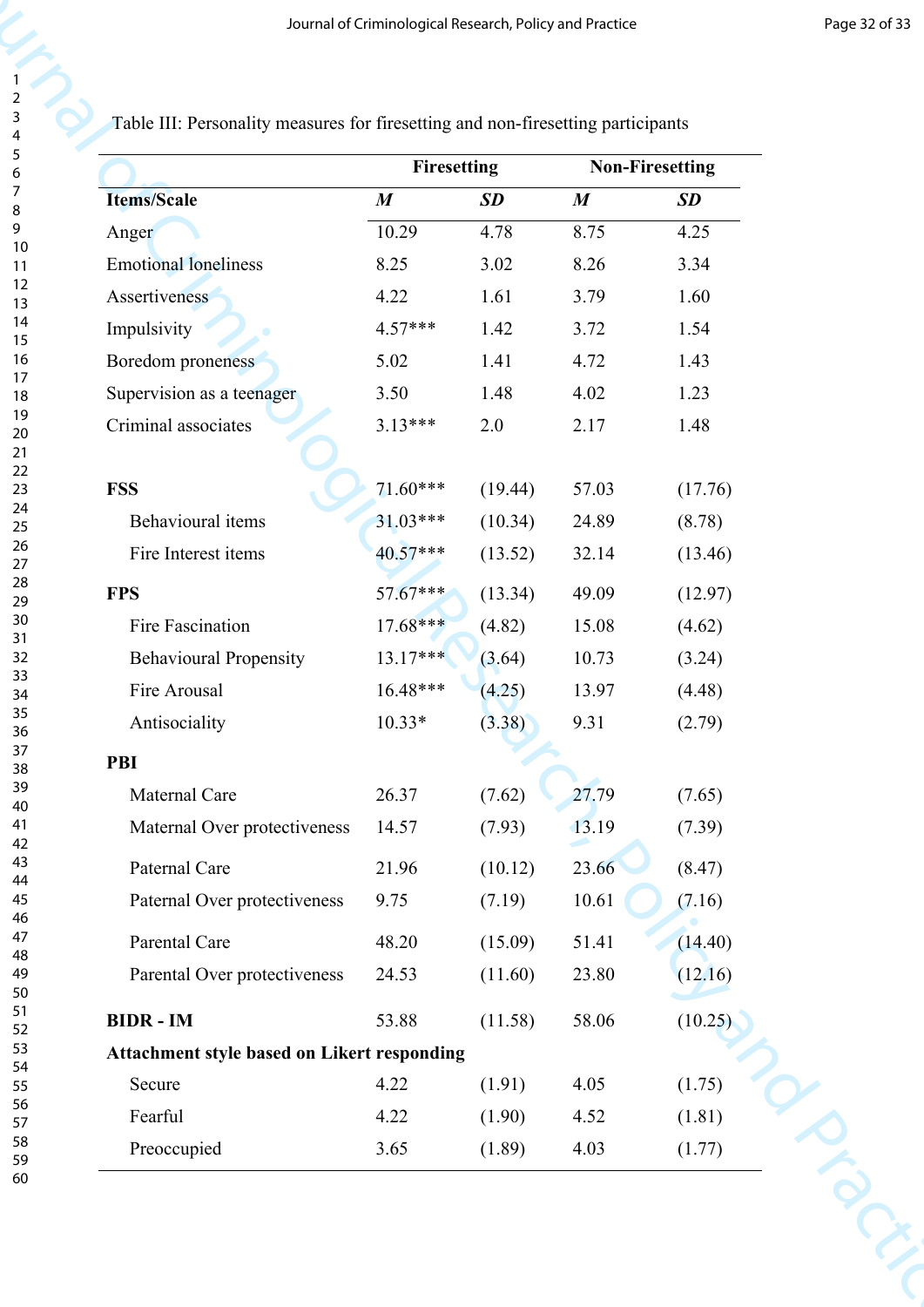| Dismissing                                       | 4.00              | (1.94) | 3.77              | (1.85) |
|--------------------------------------------------|-------------------|--------|-------------------|--------|
| Attachment style based on categorical responding |                   |        |                   |        |
|                                                  | Percentage        | (n)    | Percentage        | (n)    |
| Secure                                           | 36.7              | (22)   | $\overline{3}1.1$ | (56)   |
| Fearful                                          | 18.3              | (11)   | $21.1\,$          | (38)   |
| Preoccupied                                      | 25.0              | (15)   | 35.0              | (63)   |
| Dismissing                                       | 20.0              | (12)   | 12.8              | (23)   |
|                                                  | $\mathcal{Q}_{i}$ |        |                   |        |